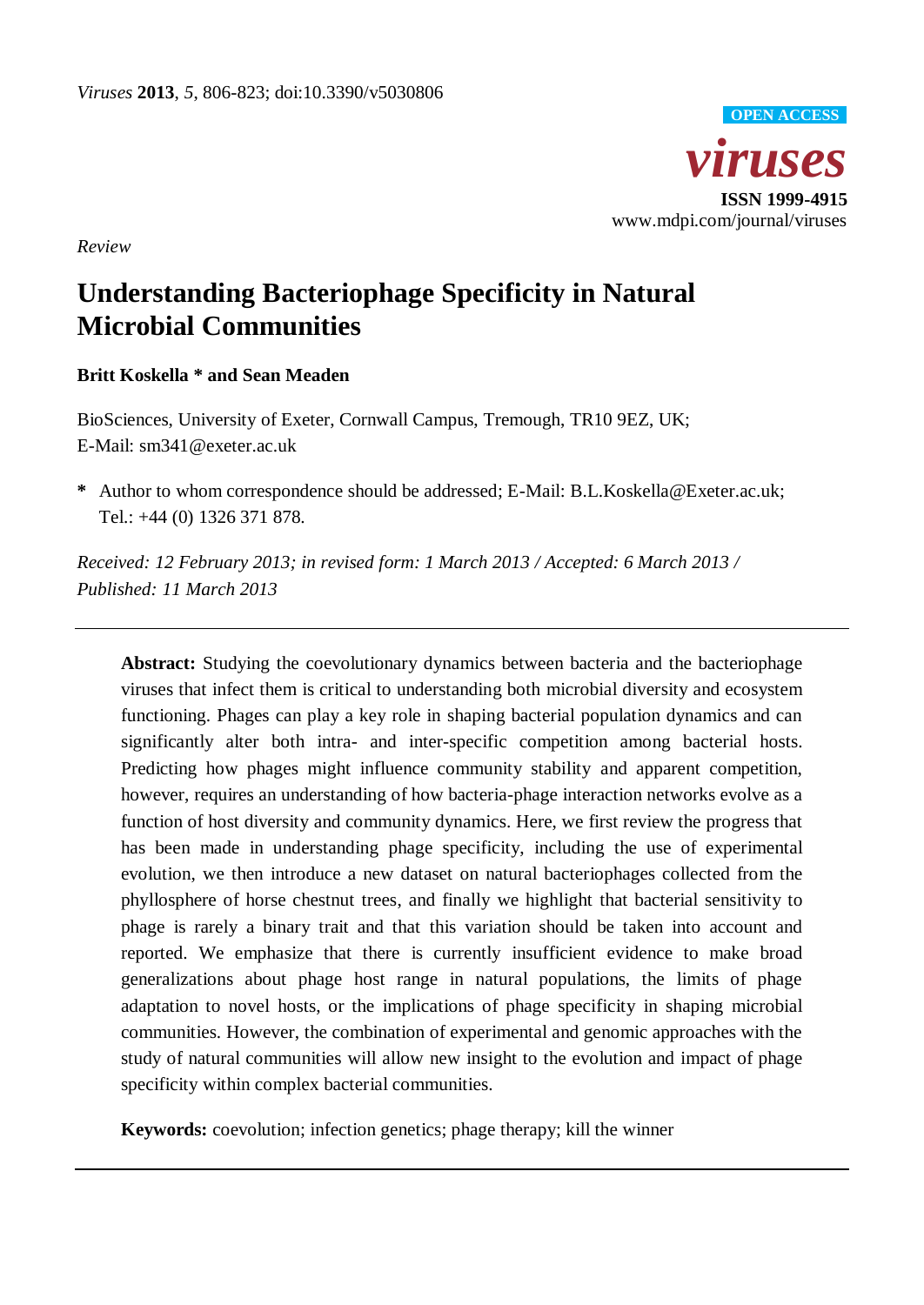### **1. Introduction**

Whether found in the soil [1,2], the leaf [3,4], the ocean [5,6], or the human body [7,8], microbial communities are proving to be more dynamic and diverse than could have been predicted. This incredible diversity is seen both within environments and among environments [7], but how it is generated and maintained is unclear. Early ideas about microbial diversity posited that "Everything is everywhere, but the environment selects [9]." However, this view of the microbial world remains hotly debated [10]. Much of the work testing this tenet has focused on the abiotic environment, such as salinity [11] or soil types [12], but the biotic environment is likely to be just as, if not more, important in shaping selection on microbial populations. Bacteria in any given environment face strong selection pressures from other microbes, predators, viruses, and in the case of bacteria living within another organism, the host immune response. In contrast to the abiotic environment, biotic "environments" have the potential to evolve in response to any changes in the microbial community, making them highly dynamic and capable of driving divergence among populations [13,14]. Bacteriophages (phages) represent perhaps the most ubiquitous of these biotic drivers [15–17]. To understand the role of phage-mediated selection in generating diversity, however, we need good insight into how specific phages are to their bacterial hosts.

For phages to alter the composition of a microbial community, there must exist a degree of specificity such that some hosts are more resistant to local phages than others or are better able to respond to phage-mediated selection. There is clear evidence that not all bacteria are infected by all phages, and indeed that most phages can only infect a subset of bacterial species (Table 1; [18]), but our understanding of phage host range is far from complete. Can phages easily adapt to infect new bacterial types as they become common? Can the same phage lineage shift from one bacterial species to another? These questions are far from new [19], but the development of recent techniques and the power of comparative genomics are moving us towards more satisfying answers. Experimental evolution (Box 1) provides one powerful approach to address these knowledge gaps, as the bacteria-phage interaction can be observed in the absence of other abiotic or biotic selection pressures; as such it has offered key advances in our understanding of the evolution of bacterial resistance to phages and reciprocal adaptations of phages to overcome such resistance. However, there are many reasons that the outcome of coevolution in a test tube might not be predictive of coevolution in nature, given the added biotic and abiotic complexity of most microbial ecosystems. For example, although experimental evolution studies have almost exclusively focused on phage adaptation within a population of one, or at most a few, bacterial species, most bacterial communities are highly rich, and therefore most bacterial species to which phage are adapting are rare. A comparison of cultureindependent sequencing studies of microbial communities from the leaf surface, soil, atmosphere and the human body shows that the most dominant species in each given community represents a mere 2–5% of sequences [20]. Given the heterogeneity and diversity of these microbial communities, it is unclear how a phage with narrow host range could evolve and be maintained.

For virulent bacteriophages, *i.e.*, those that reproduce within and then lyse their host cells, success depends on the chance event of encountering a susceptible host cell in the environment, and is most certainly reduced as a function of community diversity, dispersal, and exposure to the harsh conditions outside of a cell. It makes intuitive sense, therefore, that those phages with a larger host range should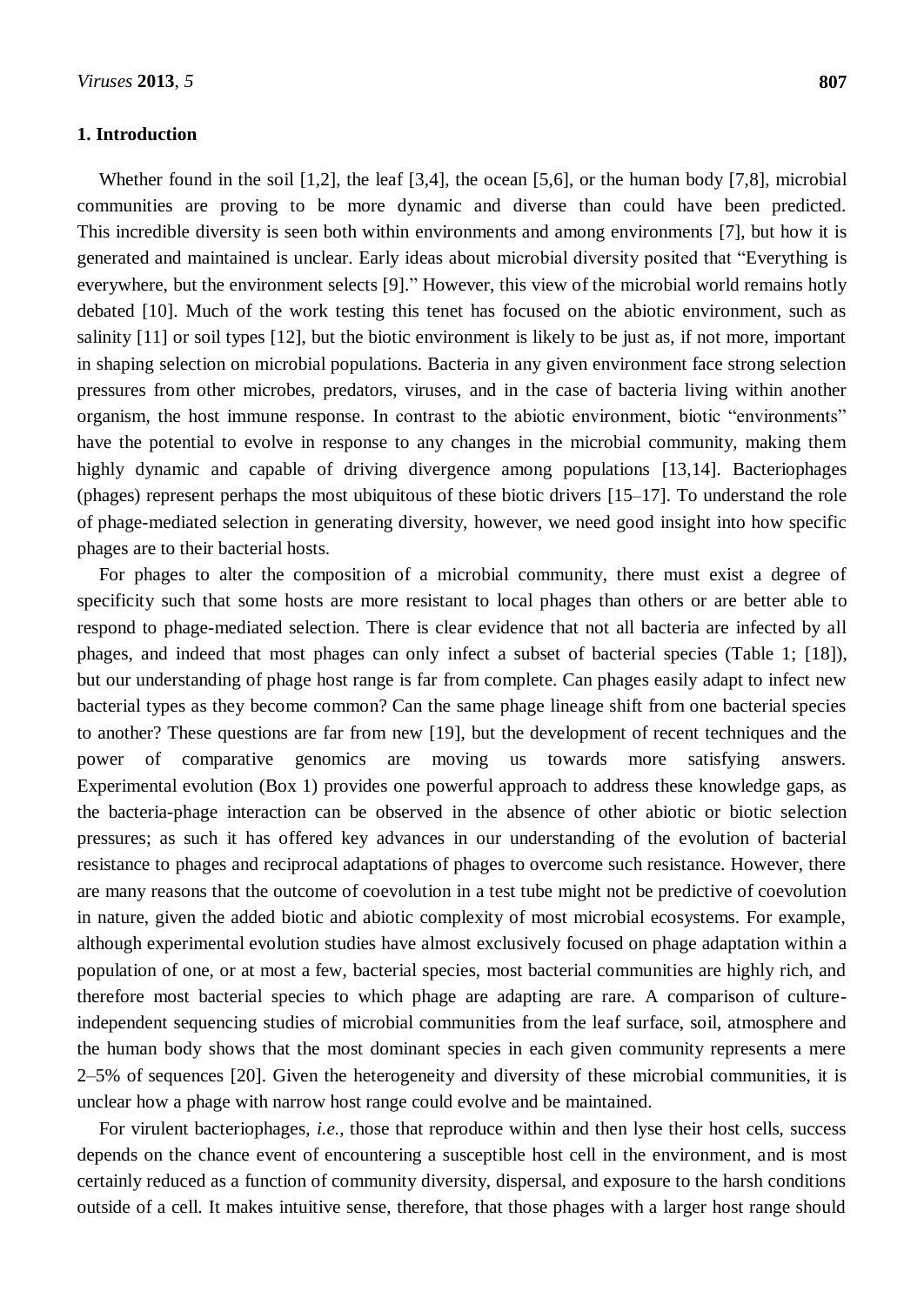be at an inherent advantage. The data gathered so far, however, do not clearly support this intuition. First, many phages seem to be specific to a single bacterial species, and are often specific to only a few strains within that species [21–23] (Table 1). Second, there is building evidence that phages are "locally adapted" to their bacterial hosts [3,24], indicating a degree of specialization to common bacterial strains or species in a given population. Third, although phages do tend to increase their host range during the initial stages of coevolution, there is evidence that this expansion is short-lived [25]. The underlying mechanisms of phage infectivity and bacterial resistance are of course key to the evolution of phage host range [22,26], and have been the focus of extensive review elsewhere [21,27]. The data make it clear that phage infectivity is a complex function of adsorption [28], structural change of both host and phage [29], transport of nucleic acid into the bacterial cell, and avoidance of degradation once inside the cell [30], and is thus a result of both phage and bacterial phenotype. In addition, host susceptibility/resistance to phage can be determined by plasmids hosted by the bacterial cell [31,32]. This form of phage-plasmid interaction could lead to broad phage host range due to horizontal transfer of the plasmid among bacterial species within a community. A more thorough understanding of these interacting mechanisms will allow us to better predict the potential for host range expansion/contraction and therefore the effect of phages on microbial communities under both natural and therapeutic settings.

The more general question of why parasites specialize is of course not specific to bacteria-phage interactions, and we can apply much of the current coevolutionary theory to understanding the evolution of phage specificity. Many phages act as obligate parasites, as they are both unable to reproduce outside of their host cells and require cell lysis to transmit, thus killing their hosts. However, we acknowledge that, although virulent phages are obligate killers, other phages integrate into the host genome and their fitness relies on host reproduction. In these cases, the acquisition of a prophage can confer beneficial phenotypic change to the bacterial hosts, and therefore this latter relationship acts more synergistically than antagonistically. In either case, the question of host range for phages that are in the lytic cycle, and being transmitted among cells can be broken into two parts: first, the specificity of host resistance against infecting parasites; and second, the specificity of parasites on different hosts. It is often difficult to tease these two processes apart, but a recent review suggests that the failure to infect "nonhost" species (*i.e.*, those not considered to be hosts for the pathogen in question) may be the result of pathogen evolution leading to specialization on its own source host species and not the result of host evolution for resistance [33]. By reviewing studies across many host-parasite systems, the authors find a general trend towards decreasing parasite infection success on hosts of increasing genetic distance from the focal host. It remains to be determined whether this pattern is ubiquitous for bacteria-phage interactions, especially given the broad host ranges of some phages (Table 1).

The most supported evolutionary argument for why parasites specialize on given hosts, despite the clear advantage of a broad host range, is that there exists a trade-off between fitness and the breadth of parasite infectivity or host resistance [34]: In other words, the idea that "a jack of all trades is a master of none." This can be explained either by antagonistic pleiotropy, a situation where an adaptation that is advantageous in one host is deleterious in another, or else by selection for a less efficient but more general mechanism of infection. Support for this trade-off has been found for phage  $\phi$ 2, where individuals with broader host range within populations of its bacterial host, *Pseudomonas fluorescens,*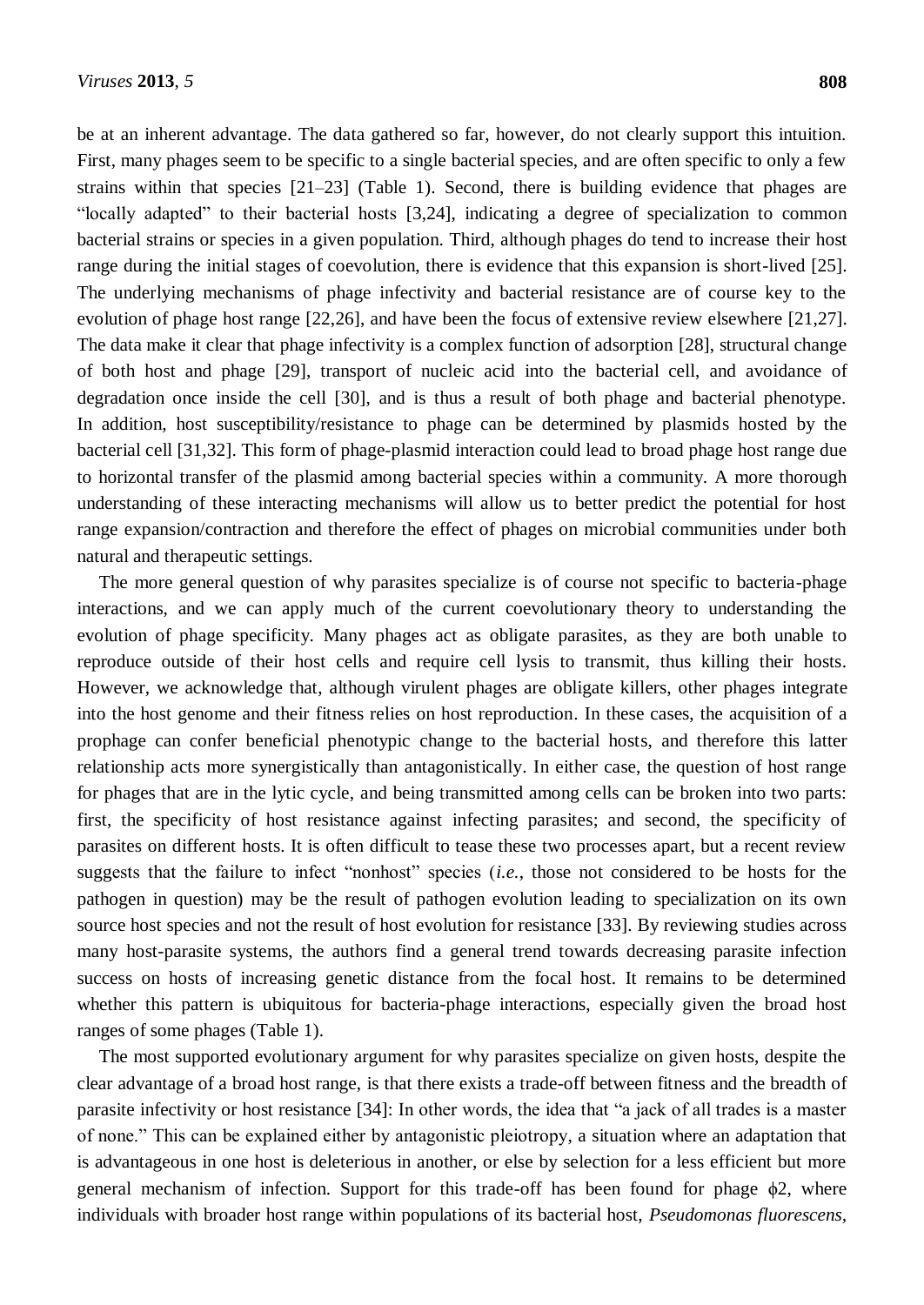were shown to pay a cost for this increased breadth relative to phages with narrow host ranges [35]. Specific evidence of antagonistic pleiotropy has also been found; during experimental host range expansion of phage ϕ6, spontaneous mutants able to infect novel hosts were found to be less infective to their native hosts in seven out of nine cases [36]. These trade-offs are also likely to be common in host populations. Indeed, recent results from experimental evolution (see Box 1) of *Prochlorococcus*  hosts and their associated phages demonstrate that resistance to one phage genotype often came with the added cost of increased susceptibility to another phage genotype [37]. Similarly, experimental evolution of *P. syringae* in either single phage or multiple phage environments shows that bacteria evolved with multiple phages paid a higher cost of resistance than those evolving with single phages [38].

## **Box 1.** Experimental evolution of phage specificity.

Experimental evolution of bacteriophage specificity has offered some key insights into the underlying process, evolutionary consequences, and fitness costs of host range expansion. The power of this method is that it allows replicate lines, started with genetically identical phages, to be passaged on homogeneous or heterogeneous hosts populations under a range of conditions (such as density and resources) for many thousands of generations (Figure 1). During this time, both the host bacterium and the phage can be frozen in time and resurrected at the end of the experiment, at which point [39] the fitness of evolved phages can be compared directly to both the ancestral types and phages experiencing a different selection regimen.

This approach has been used to demonstrate a number of key features of phage specificity, and has gone some way in explaining both when and how phage host range is likely to expand. First, in terms of range expansion within a host population (*i.e.*, the evolution of "generalist" phages capable of infecting more genotypes of a given bacterial species), there is evidence that phage ϕ2 is more likely to increase its host range during experimental coevolution with its bacterial host, *P. fluorescens*, than when the bacterial population is held constant [35]. Similar results were found in coevolving populations of phage SBW25ϕ2 and *P. fluorescens* [40]. Furthermore, the emergence of evolved "generalist" phenotypes of both bacteria and phages during experimental coevolution has been demonstrated both in a marine cyanobacteria and cyanophage system [5] and in a *P. fluorescens* and phage SBW25ϕ2 system [41]. Second, in terms of host range expansion to novel hosts, experimental evolution has provided evidence that phage ϕ6 populations are more likely to evolve expanded host range when there is strong competition for hosts (*i.e.*, when the focal host is rare in a population) [42]. It has also been shown that during the early stages of such a host shift, the likelihood of successful adaptation to a novel host is increased when contact with the native host is maintained, as this prevents extinction of the phage [43].

An experimental coevolution approach can also be taken to identify the mutations underlying gains or losses of host types. For example, host range expansion of phage ϕ6 to a novel host was found to be associated with a single nucleotide change [44]. Furthermore, phages experimentally coevolved with *P. fluorescens* hosts evolved increased host range over time and the phage genotypes with the broadest host ranges were found to have the most nonsynonymous amino acid changes,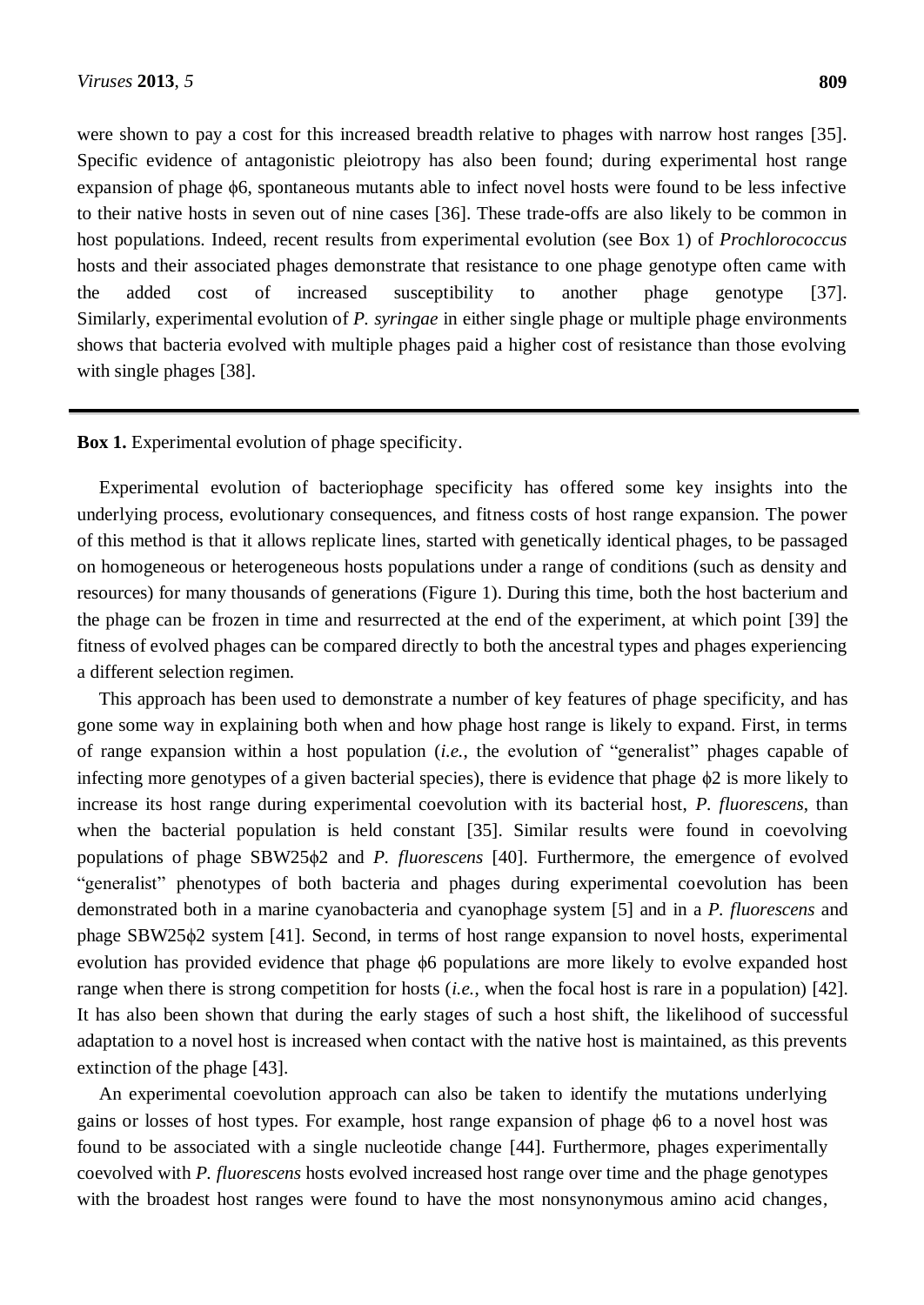especially in the phage tail fiber gene [45]. Finally, experimental evolution of phage  $\lambda$  on populations of *Escherichia coli* that had lost the receptor used for phage attachment were found to evolve the ability to infect the bacterial host via a novel receptor following the spread of key precursor mutations, suggesting that phage host shifting can occur via entirely new innovations [46]. Clearly, the power of experimental evolution in understanding phage host range has not been fully exploited and moving forward this approach will offer further insight to the evolution of phage specificity in complex bacterial communities, fitness trade-offs between broad and narrow host ranges, and the potential limits of host shifting among phages.

**Figure 1.** Illustrative example of experimental evolution of phage host range, where: (**A**) independent lines of genetically identical phage populations are propagated under different treatment regimens (e.g., different bacterial host species); and then (**B**) tested for infectivity on focal and alternate hosts. (**C**) Outcomes of these experiments might be a directional change towards increased host range over time (a), an initially increasing but then stable host range, perhaps indicative of coevolutionary response by the host population (b), or a decrease in host range associated with antagonistic pleiotropy during specialization on the focal host (c).

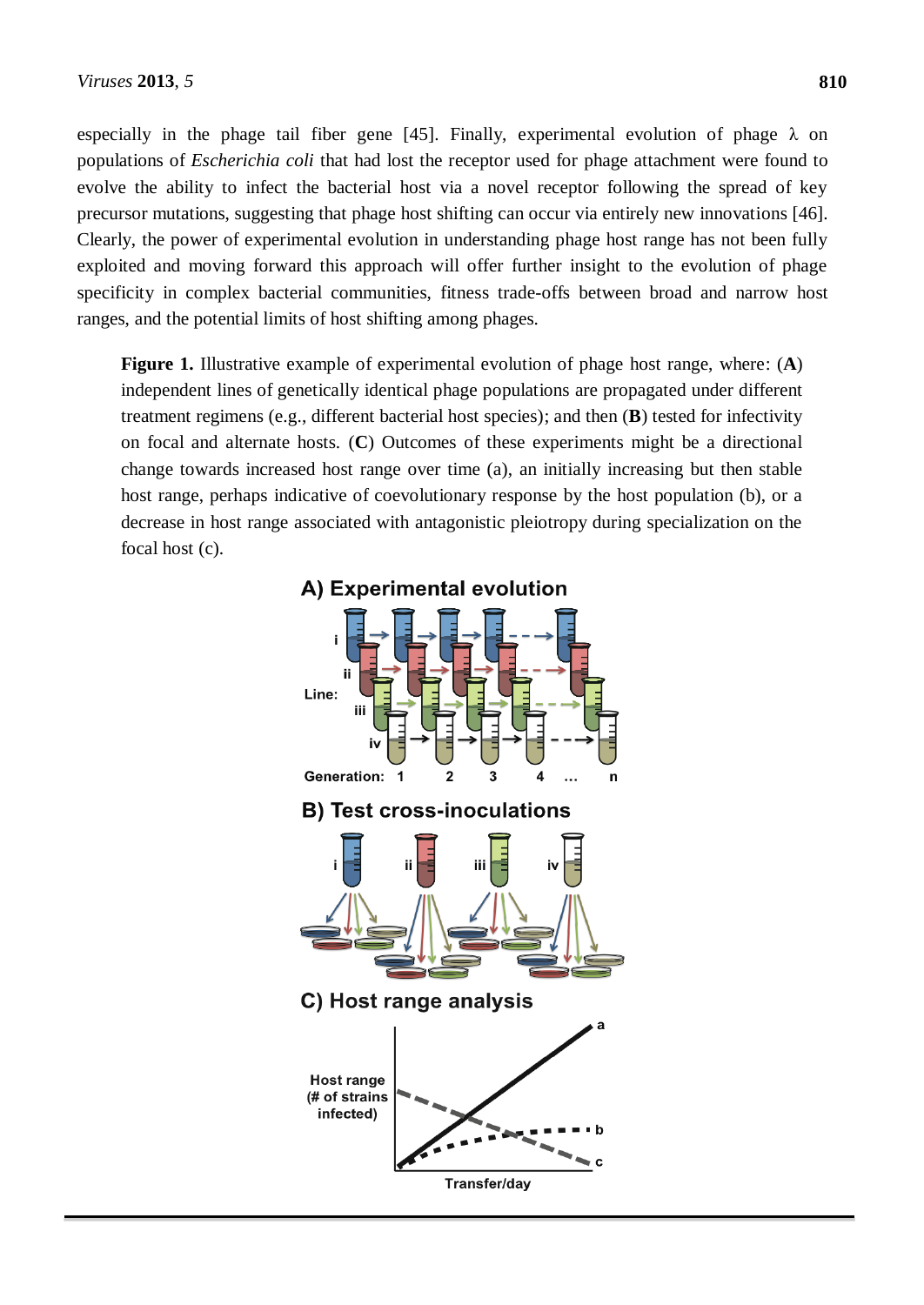#### *1.1. The Structure of Bacteria-Phage Interaction Networks*

Studies of phages in natural populations have confirmed that, like many other parasites, phages are well adapted to their local host populations [3,24,47]. However, whether individual phages are specialized on certain genotypes/species, the frequencies of which differ across space, or whether coevolution is driving among-population divergence remains to be determined. Importantly, phage specificity can only be meaningfully evaluated within a culturable reference set of host and/or parasite genotypes; and a different reference panel of host or pathogen genotypes may reveal different levels of specificity. Choosing an appropriate reference set is often challenging, as the interaction networks and species ranges of most phages is not known, but it is of central importance to choose a panel that is biologically meaningful and/or informative to the predictions being tested.

Those studies that have looked at host range of individual phages from the environment demonstrate large variation in specificity, both within and across bacterial species. In fact, some phages that appear to be "generalist," in the sense that they can infect bacteria spanning genera, fail to infect a subset of strains or species within genera (Table 1). This apparent inconsistency, which is likely the result of both specific phage adaptations and the subsequent evolution of bacterial resistance in some lineages, including via transfer of plasmids, makes it difficult to decipher specific rules regarding phage host range. For example, populations of *Candidatus* isolated from two separate sludge bioreactors were found to differ primarily in genomic regions encoding phage defense mechanisms, despite global dispersal of the strains among the two sites [48]. It is only when many of these studies are compared and datasets are compiled that clear patterns emerge. A recent meta-analysis of the statistical structure of bacteria-phage interactions shows that the infection networks are non-random and are typically nested [18]. This means that the highly resistant bacterial strains/species are only infected by broad host range phages, whereas the highly susceptible bacteria are infected by phages with narrow to broad host ranges. The observed lack of modularity may be suggestive of a true continuum of phage host range. Alternatively it might reflect the fact that most studies included in the analysis examine interactions either within a single bacterial species (*i.e.*, across multiple strains/genotypes) or between phages from one environment on bacteria from entirely different communities, habitats, and even continents. To determine the statistical structure of bacteria and phage communities in nature requires analysis of phage host range on representative bacterial hosts from the same local habitat.

## *1.2. The Evolutionary Implications of Phage Host Range*

Given that phages are relatively specific, are capable of rapid adaptation, and are often obligate killers of their host cells, they can impose strong selection on bacterial populations and shape microbial communities. The "Kill the Winner" hypothesis posits that phages adapt to and preferentially infect the lineages of bacteria with the highest frequencies in the population, for example, those with higher metabolic fitness. Evidence for this hypothesis has been collected in a number of ways, including experimental coevolution of phages and bacteria in a test tube [49], monitoring of population change over time [50,51], and using metagenomic approaches [16]. Killing the winner is a form of negative frequency-dependent selection, as bacterial fitness is an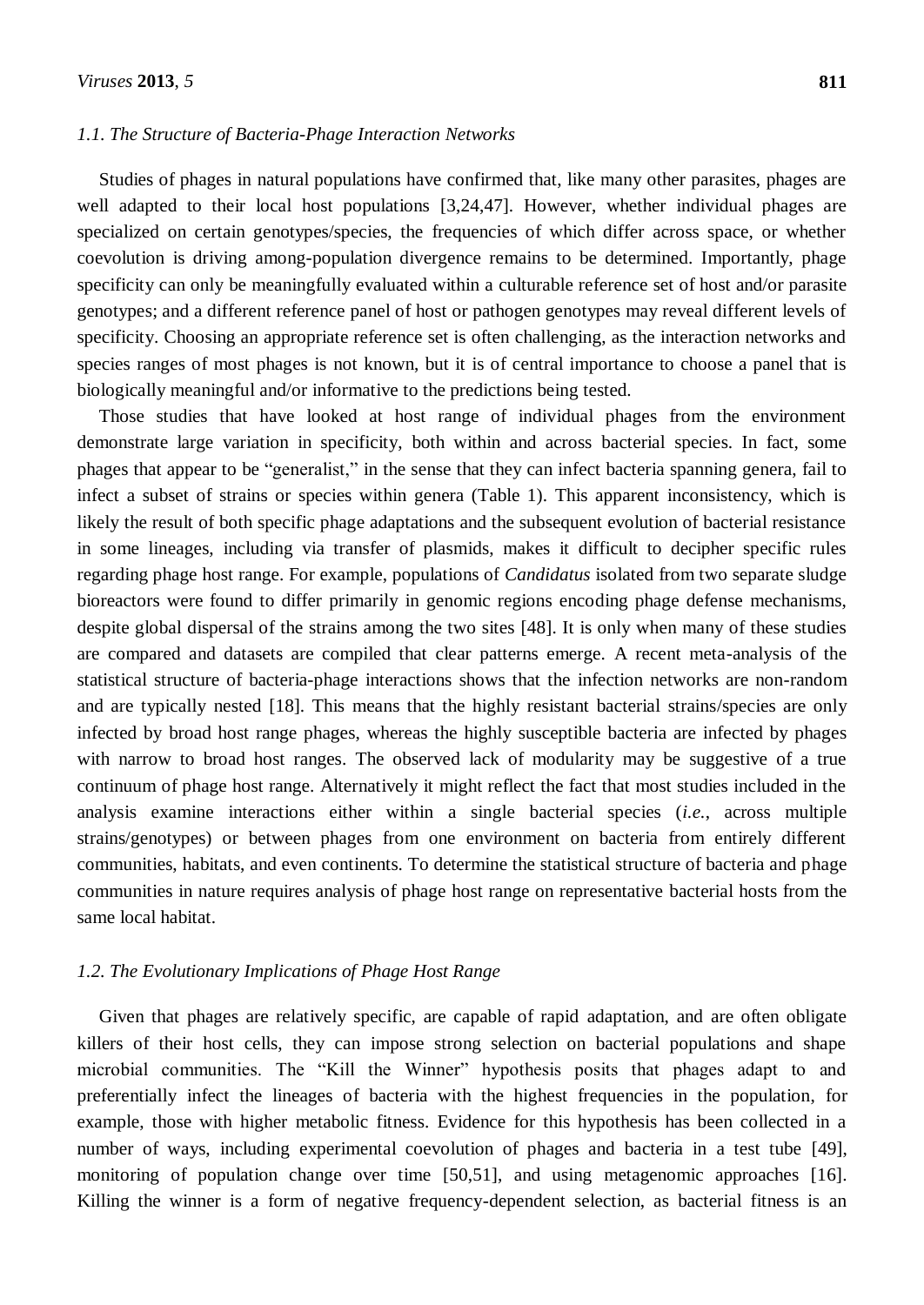indirect function of its frequency in the community. Specifically, bacterial species that are rare and free from phage attack will increase in frequency until the point at which an infective phage is introduced, either via mutation or migration, and spreads through the population. At this point, the common bacterial species will be at a relative disadvantage and may decrease in frequency.

Clearly, this type of dynamic is only possible if specificity underlying infection exists, but it also requires a time lag during which previously rare bacterial species can increase in frequency and remain free from phage attack. The length of this lag, *i.e.*, the time it takes for a phage mutant to arise by mutation or immigration, will dictate how common bacterial species can become before being targeted by coevolving phages. There is also likely to be a lag in the time it takes for a rare phage genotype to increase in frequency as its respective host becomes common, especially in populations where bacterial densities, and therefore rate of encounter, are low. Extending this theory to bacteria-phage interactions, we might predict that oscillatory dynamics should be more pervasive in relatively closed microbial communities, such as the human gut, than in highly connected communities, such as the ocean. This can be extended to predict that microbial communities with higher gene flow of bacteria and/or phages should show greater species evenness than closed communities, where frequencies are fluctuating over time. The data on phage infection of common bacterial species remains scarce, but the evidence we do have is in line with the above prediction. Estimates from marine communities suggest that cyanobacterial cell lysis by cyanophages ranges from a mere 0.005% to 3.2% per day, depending on the season [52]. Similarly, for bacterial isolates collected from the surface of tree leaves, a habitat that is open to constant immigration, only 3% of bacteria were found to be susceptible to local phages. This is in stark contrast to the interior of those same leaves, a more protected and closed microenvironment, where 45% of bacterial isolates were found to be susceptible to local phages [3]. It is important to note, however, that a number of differences exist among these habitats beyond the potential for immigration [53]. A comparable result was found in natural soil samples, where 33 to 40% of bacteria could be lysed by phages from the same sample [24]. Given the paucity of studies that have explored bacteria-phage dynamics in nature, the ubiquity of phage-mediated negative frequency-dependent selection remains unclear. Future studies exploring the natural prevalence of phage infection, coevolutionary dynamics of bacteria and phages over time, and the evolution of phage host range in either natural or experimental communities are still needed to predict how phages influence bacterial communities.

## *1.3. The Applied Implications of Phage Host Range*

In addition to their potential role in shaping bacterial community composition, phages are key players in shaping the evolution of bacterial genomes [54]. As lytic bacteriophages reproduce within the host and reassemble, bacterial chromosomal DNA can be inadvertently packaged into the viral capsid along with the viral DNA. This mistake will lead to *generalized* transduction (in contrast to *specialized* transduction by prophages) and can move chromosomal DNA from one bacterial host to another. During this movement among hosts, phages can transfer genes encoding toxins or virulence factors, and thus critically alter the bacterial phenotype. For example, phage-mediated transfer of pathogenicity islands between *Listeria monocytogenes* and *Staphylococcus aureus* has been demonstrated in raw milk [55] and phage-mediated transfer of antibiotic resistance has been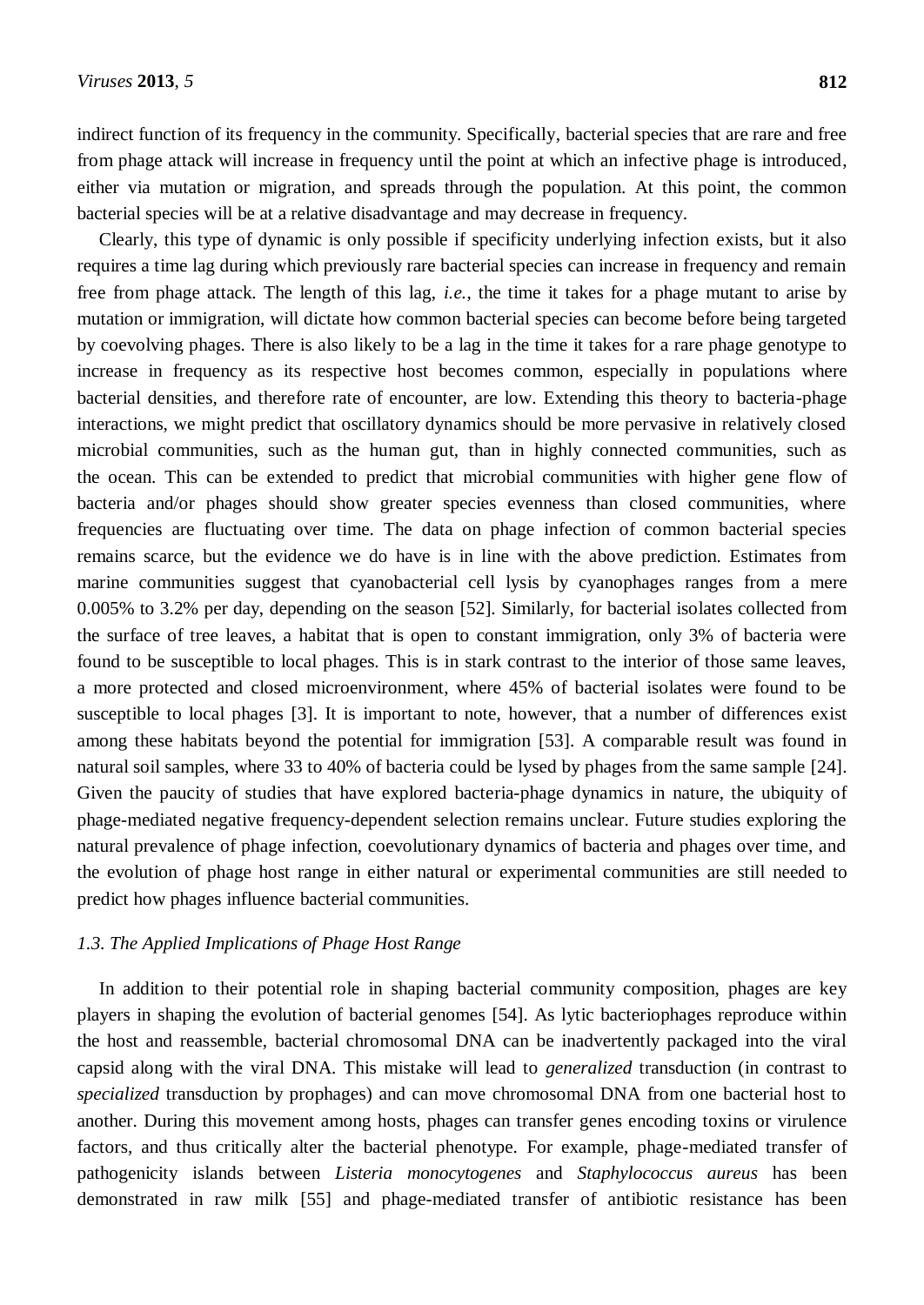demonstrated among species of *Enterococcus* [56]. It is increasingly clear that transduction can occur across distantly related bacterial species, and even the seemingly highly conserved 16S rRNA gene has been found within the genome of a broad host range transducing phage [57]. Thus understanding phage specificity among bacterial strains and species is key to predicting potential movement of genes across bacterial species and habitats, and thus the potential emergence of novel pathogens.

An understanding of phage specificity is also central to predicting the success and consequences of phage therapy, *i.e.*, the use of phage or cocktails of phages to control the growth and/or virulence of pathogenic bacteria. The utility of phage therapy is often called into question because of the apparent specificity of phages [58]. However, this specificity is also a clear advantage of phage therapy over more general treatments, such as antibiotics, since the non-target bacterial populations should remain relatively undisturbed. The first steps in testing the benefits of a potentially therapeutic phage are to test a) whether the phage is too specific to be effective against the standing strain variation of a pathogen in a host population and b) the likelihood that the phage will affect other non-pathogenic bacteria, either immediately due to a large host range or over short evolutionary timescales as the phage evolves. For example, recent work from silage of dairy farms found a great deal of strain-to-strain variation in susceptibility of the food-borne pathogen, *L. monocytogenes,* to phages collected from silage. They tested the host range of 114 listeriaphages and found that 12% of these phages had narrow host ranges and could infect fewer than half of the strains tested, representing the nine major serotypes of *L. monocytogenes.* However, another 29% of the phages were capable of infecting nearly all of the strains tested, suggesting that these phages would be good candidates for therapeutic control of the pathogen [59]. Furthermore, given the ease of full genome sequencing, it is now possible to scan the phage genome for virulence factors and known toxin-encoding genes to ensure the phage will not act to increase the harm caused by a given pathogen.

## **2. Results and Discussion**

#### *2.1. Specificity within a Natural Phyllosphere Environment*

The microbial community within eukaryotic hosts is a relatively closed system that holds the potential for long periods of uninterrupted bacteria-phage coevolution, especially if the hosts are long-lived. Recent work examining bacteria and phages from the horse chestnut phyllosphere (*i.e.*, the above-ground, aerial habitat of the plant) has demonstrated strong local adaptation of phages to bacteria collected from the same leaf [3]. Given that the culturable bacterial communities found within these leaves differed among the trees sampled, it is unclear whether this result demonstrates adaptation of multiple phages to common bacterial strains (which differ among populations) or whether it suggests phage adaptation to infect the common bacterial species within a given community. In other words the result could indicate species sorting according to infection success or it could suggest coevolution of bacteria and phages within each population. One way to tease these two possibilities apart would be to examine specific phage clones from each population and measure their host ranges both within the bacterial community from which they were isolated and from other communities.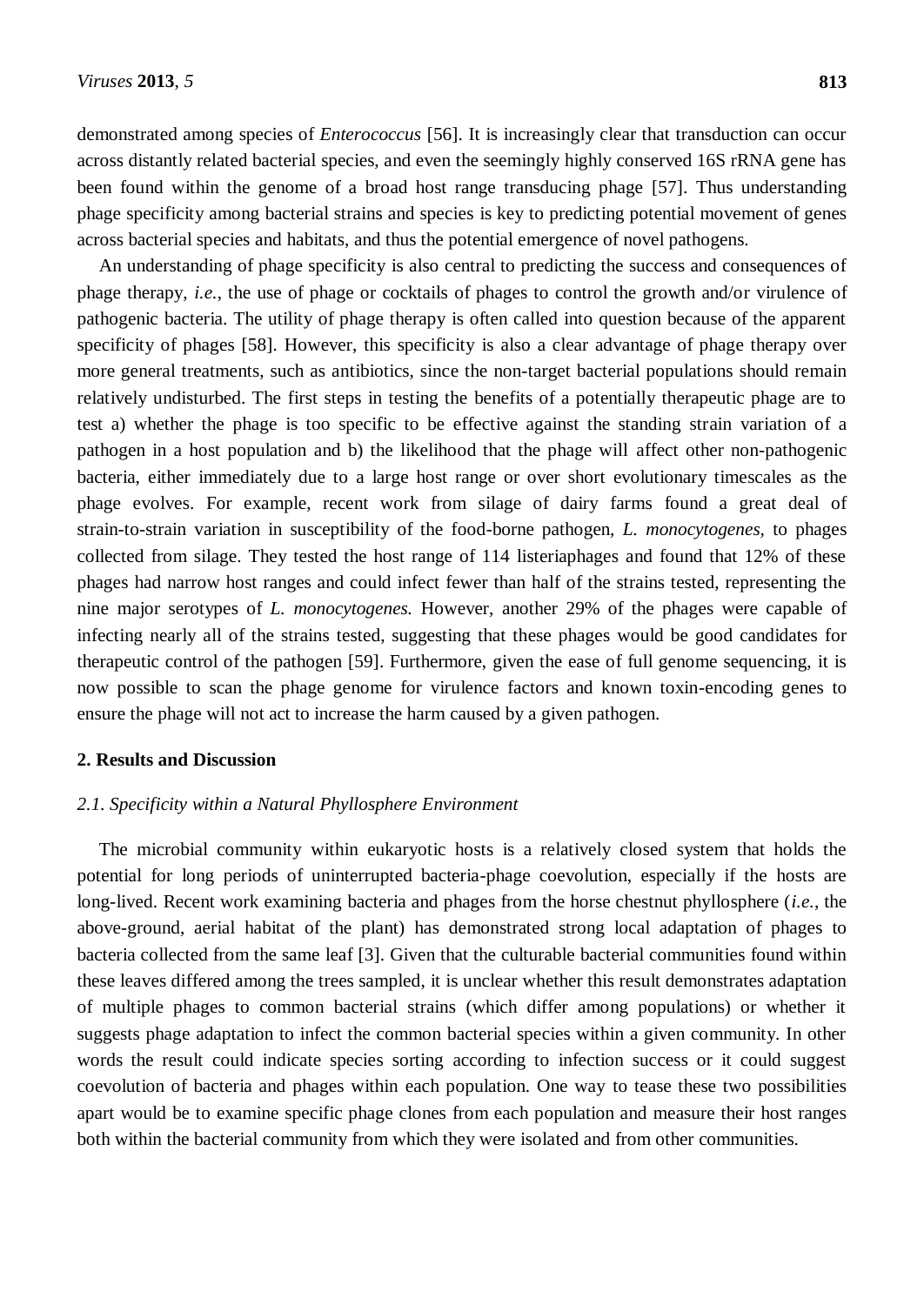**Table 1.** Examples of phage specificity from natural populations. Habitat refers to the environment from which the samples were selected, and host to the bacterial species used to first visualize the phage. For each study, the number of phages tested is reported and the host range of these phages is described depending on whether the phages were able to infect bacteria from multiple species and/or multiple genera. Finally, we report whether there was variability in phage infectivity on different strains/genotypes within a single bacterial species. In all cases, "n/a" is reported when the phages were not tested in a way that allowed for a given comparison. Two cases show both within-species specificity and an ability to infect multiple species, and these are highlighted in bold to emphasize the difficulty in describing a given phage as "generalist" versus "specialist." Note that this table is for illustrative purposes and is not exhaustive. For a formal meta-analysis of bacteria-phage infection networks, see recent review by Flores and coauthors [60].

| <b>Host range</b> |                     |          |                |               |                       |                                    |  |  |  |  |  |  |
|-------------------|---------------------|----------|----------------|---------------|-----------------------|------------------------------------|--|--|--|--|--|--|
| <b>Habitat</b>    | <b>Host</b>         | # Phages | Multi-         | <b>Multi-</b> | <b>Within-species</b> | <b>Reference</b>                   |  |  |  |  |  |  |
|                   |                     | tested   | species        | genus         | specificity           |                                    |  |  |  |  |  |  |
| Rhizosphere       | Pseudomonas         | 5        | $\overline{4}$ | $\theta$      | n/a                   | Campbell <i>et al.</i> 1995 [61]   |  |  |  |  |  |  |
| Sewage            | Multiple hosts      | 11       | n/a            | 11            | n/a                   | Jensen et al. 1998 [62]            |  |  |  |  |  |  |
| Industrial        | Leuconostoc         | 6        | 0              | $\Omega$      | Yes                   | Barrangou et al. 2002 [63]         |  |  |  |  |  |  |
| Marine            | Vibrio              | 13       | 10             | n/a           | <b>Yes</b>            | Comeau et al. 2005 [64]            |  |  |  |  |  |  |
| Soil              | <b>Burkholderia</b> | 6        | 6              | n/a           | <b>Yes</b>            | Seed and Dennis 2005 [65]          |  |  |  |  |  |  |
| Effluent          | Salmonella          | 66       | n/a            | $\Omega$      | Yes                   | McLaughlin <i>et al.</i> 2006 [66] |  |  |  |  |  |  |
| Marine            | Cellulophaga        | 46       | $\theta$       | $\theta$      | Yes                   | Holmfeldt et al. 2007 [67]         |  |  |  |  |  |  |

As a first step towards this, we randomly selected 144 culturable bacterial isolates from across the eight trees sampled in the original experiment [3] and inoculated each isolate with a dilution series of the sympatric phage community (*i.e.*, filtered leaf homogenate, note that no enrichment procedure was used). For the 14 bacteria that were susceptible to their local phages, a single phage plaque was isolated and re-inoculated into an overnight culture of the bacteria it was able to infect. These co-cultures were then filtered, creating a high titer phage inoculum made up of a single phage clone. All 14 of these phages were cross-inoculated onto each of the 144 original bacterial host isolates, as well as 17 previously characterized *P. syringae* isolates representing nine different pathovars, to determine host range (Figure 2). In addition, we measured the susceptibility of each bacterium in the reference panel to ten phages that were previously collected from sewage and enriched on *P. syringae* pathovar tomato. It is important to note that the host range examined here represents the phage's *plaquing* host range (*i.e.,* the range of hosts a given phage can successfully infect and lyse in soft agar [21]) and may be an underrepresentation of its *productive* (*i.e.*, phage-producing) host range. We sequenced  $\approx 800$  bp of the 16S ribosomal RNA region from all hosts that were found to be susceptible to phage. Prior to sequencing, bacterial isolates were grown in KB broth overnight. These overnight cultures were then diluted 1:5 in PCR grade water and used as PCR template  $(5 \mu L)$  in reactions with universal 16S primers 515f  $(5\text{-}GTGCCAGCMGCCGGCTAA-3)$ and 1492r (5'-GGTTACCTTGTTACGACTT-3') [68]. Diluted PCR products (50 ng/ $\mu$ L) were sequenced in both directions, and then aligned and compared against the NCBI database using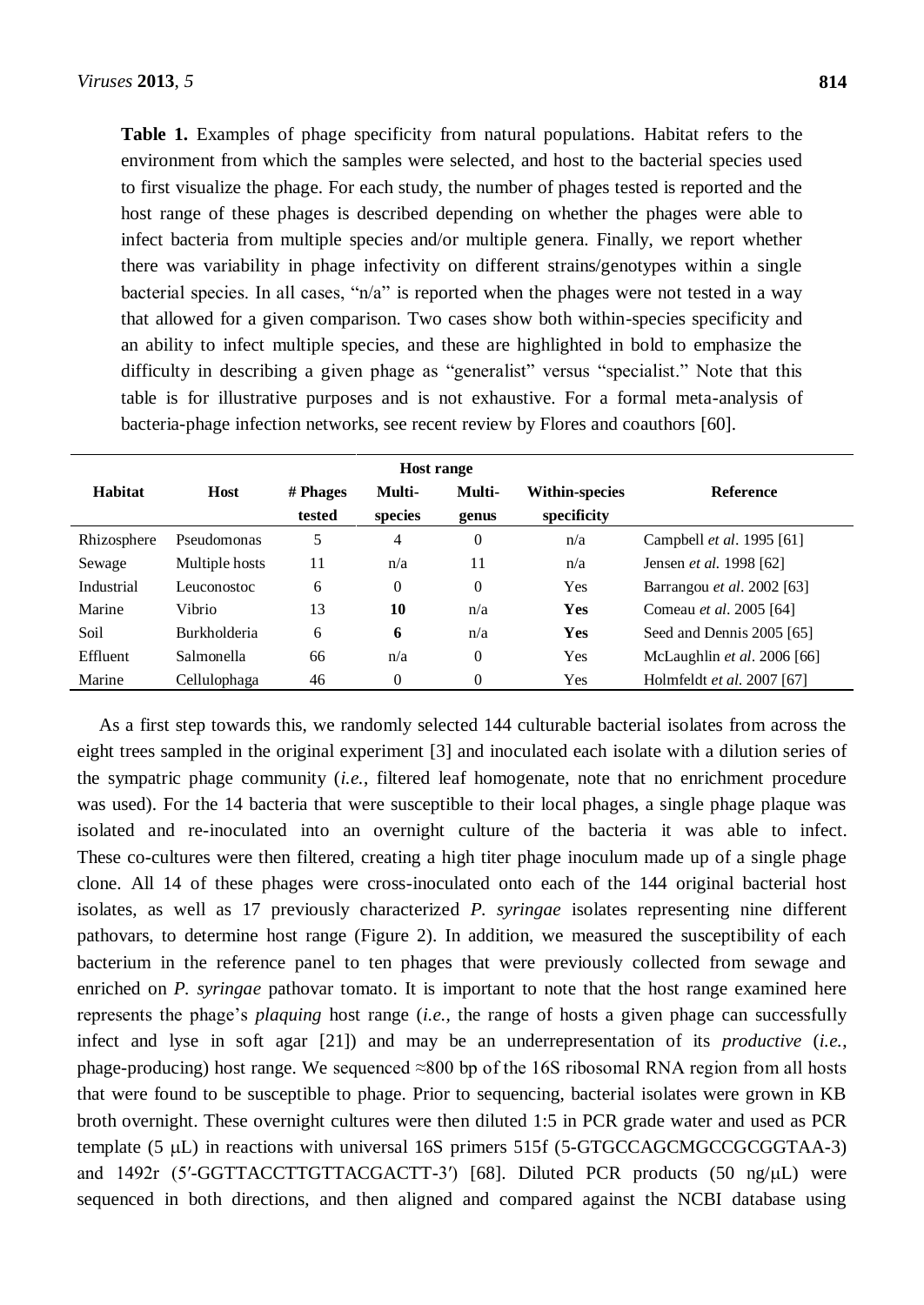Geneious (v2.5) software. Individual isolates were assigned to a given genera and species when possible according to the top BLAST hits associated with the sequence (with an e-score of 0.0). Geneious was used first to align the sequences (using MUSCLE, multiple sequence comparison by log-expectation [69]) and then a consensus neighbor-joining tree was assembled with pairwise distances calculated using the "Jukes-Cantor" formula.

We examined the resulting network of bacteria-phage interactions using a recently described method [70]. Relative to the null model, the network shows very little evidence of nestedness, in that the phages with broad host range do not tend to infect the more resistant hosts (the network is only 1% more nested than expected by chance). Instead, there is evidence that the network is highly modular; the network shows 82% of interactions occur between isolates from the same module relative to a null model of 66%. This is suggestive that the pattern of local adaptation observed previously [3] is indicative of many phages each coevolving with a subset of the bacterial host community. However, given that the phages and bacteria were collected from across eight separate microbial "populations," represented by eight different tree hosts [3], a larger analysis will be required to confirm that the modularity represents bacteria-phage coevolution at small spatial scales or whether it indeed indicates that these natural microbial communities are harboring phages with largely non-overlapping host ranges. The phages examined clearly fall across the continuum of "generalist" to "specialist" (note that none were restricted to a single bacterial isolate), but most are restricted to infecting fewer than one third of the bacterial isolates. Of the 13 phages isolated from the phyllosphere, 5 are capable of infecting both *Pseudomonas* and *Erwinia* species and most are capable of infecting multiple pathovars within *P. syringae* (Figure 2). Interestingly, the phages isolated from sewage had a relatively wider host range across the *Pseudomonas* isolates, infecting a mean of 10.9 (SD = 3.21) hosts, than did the phages from the phyllosphere, infecting a mean of 7.57 (SD = 3.18) hosts. This is not surprising, as the method of searching for phage in one environment using a host bacterium from another is likely to bias the resulting isolates towards more "generalist" phages. Finally, we found two phages collected from the horse chestnut leaf that are capable of infecting a previously characterized strain of *P. syringae* pathovar aesculi (Pae), the causal agent of bleeding canker disease in horse chestnut trees. These phages were not, however, capable of infecting the other three strains of Pae we tested, suggesting that there is variation in susceptibility of Pae strains to phages despite the relatively low genetic diversity typically found among isolates of this rapidly emerging pathogen [71].

## *2.2. The Importance of Dose in Measuring Specificity*

In addition to taking into consideration the appropriate reference panel when measuring phage specificity, it is also necessary to take into account that bacterial sensitivity is likely to depend critically on both phage titer and test conditions. Most studies examining the specificity of parasites within their local communities [18,72–74] treat infectivity as a binary trait and examine bacterial sensitivity at a single phage titer and without taking into account environmental effects on the outcome of the interaction. This is often a necessary step given the large sample sizes of many studies. However, when environmental heterogeneity is taken into account it becomes clear that infection specificity is not simply a binary trait but rather that it can depend on local resources [75], temperature [76], experimental approach [21], and dose [67]. For example, examination of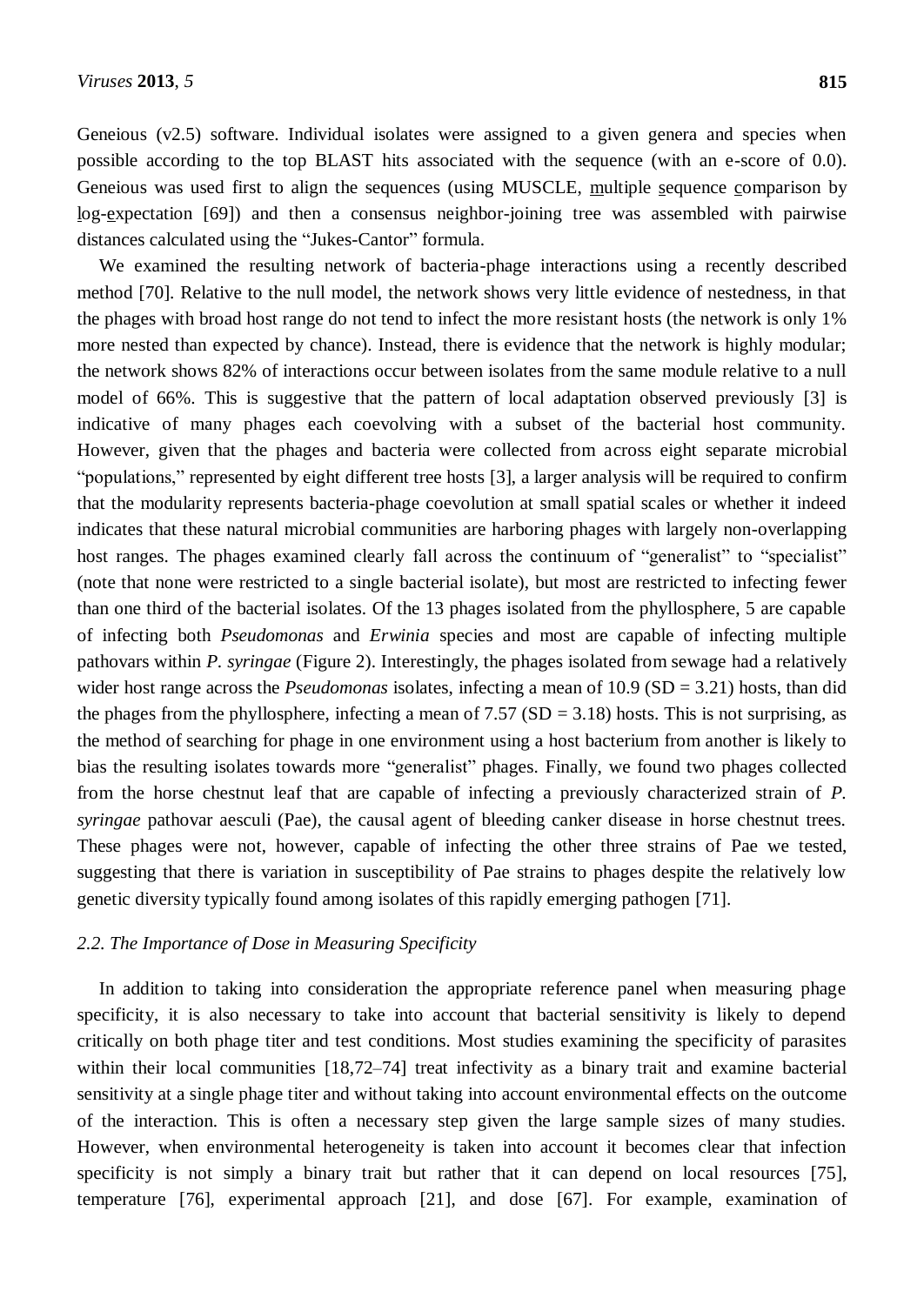*Cellulophaga baltica* strains and their associated phages isolated from coastal waters showed differences of up to 6 orders of magnitude in bacterial sensitivity to the same titer of phage [67]. This variation can be critical to predicting the impact of phages on bacterial communities, as fine-scale differences among bacterial genotypes or species in sensitivity to the same phage would mean a fitness advantage of one over the other. Therefore, studies that treat infection success as binary would fail to predict this apparent competition. Similarly, if broad host range phages are able to infect more hosts simply because they reach higher prevalence within the environment (given the greater number of available hosts), this specificity can be considered context-dependent.

As an example, we measured whether the bacterial isolates used in our host range tests showed variation in sensitivity to the phages from the phyllosphere. To do this, we inoculated multiple hosts with a dilution series of the same phage inocula (and thus necessarily the same phage titer). In this way, we were able to compare the plaque forming units (PFUs) from each inoculum on the lawn of one bacterial host versus another. If the relationship between phage titer and phage infection success for a given inoculum were the same regardless of the host being tested, we would expect to find no significant difference in PFUs across hosts. On the other hand, if different measures of PFUs are found for the same phage inoculum across different hosts, this would suggest that resistance is a quantitative trait, and therefore that host range may be dose-dependent. Overall, we found a significant interaction between phage inoculum and bacterial strain on the PFU per µL observed across 5 replicate dilution series (general linear model with log PFU as a response variable and phage and bacteria as explanatory variables;  $F_{5, 156} = 3.25$ ,  $p < 0.01$ ). Furthermore, when we included only the bacteria-phage combinations for which the test was fully reciprocal (*i.e.*, each of the two phages were infective to the same three hosts), we again found this interaction effect (Figure 3;  $F_1$ ,  $_{29} = 8.03$ , p < 0.01). We later tested whether the density of bacterial cells in the soft agar overlay could explain this result and were able to rule out this possibility, as PFU was not correlated with bacterial density within the ranges used. This suggests that direct competition between these three bacteria in the presence of either of these phages is likely to be biased towards the least susceptible, even though all three are within the host range of the phage, and reinforces the idea that infection is not a binary trait. However, given that all bacteria were susceptible overall, these results suggest that dose will only affect the binary outcome of host resistance when phage titer is very low. Moving forward, researchers should consider whether bacterial resistance to phage should be considered a quantitative or qualitative trait with regard to their specific question of interest. For example, if experimental evolution lineages are being compared to a control treatment of the same bacterial strain, resistance might be treated as a binary trait to aid in statistical comparison. In this case, the only caution would be in interpreting a negative result such as lack of a cost of resistance, as the approach may have lumped different degrees of resistance into a single phenotype. On the other hand, resistance should be considered as a quantitative trait, varying for example across multiple environmental conditions or dose, if the goal is to make predictions regarding how phages will alter the competitive hierarchy of bacterial species in a community.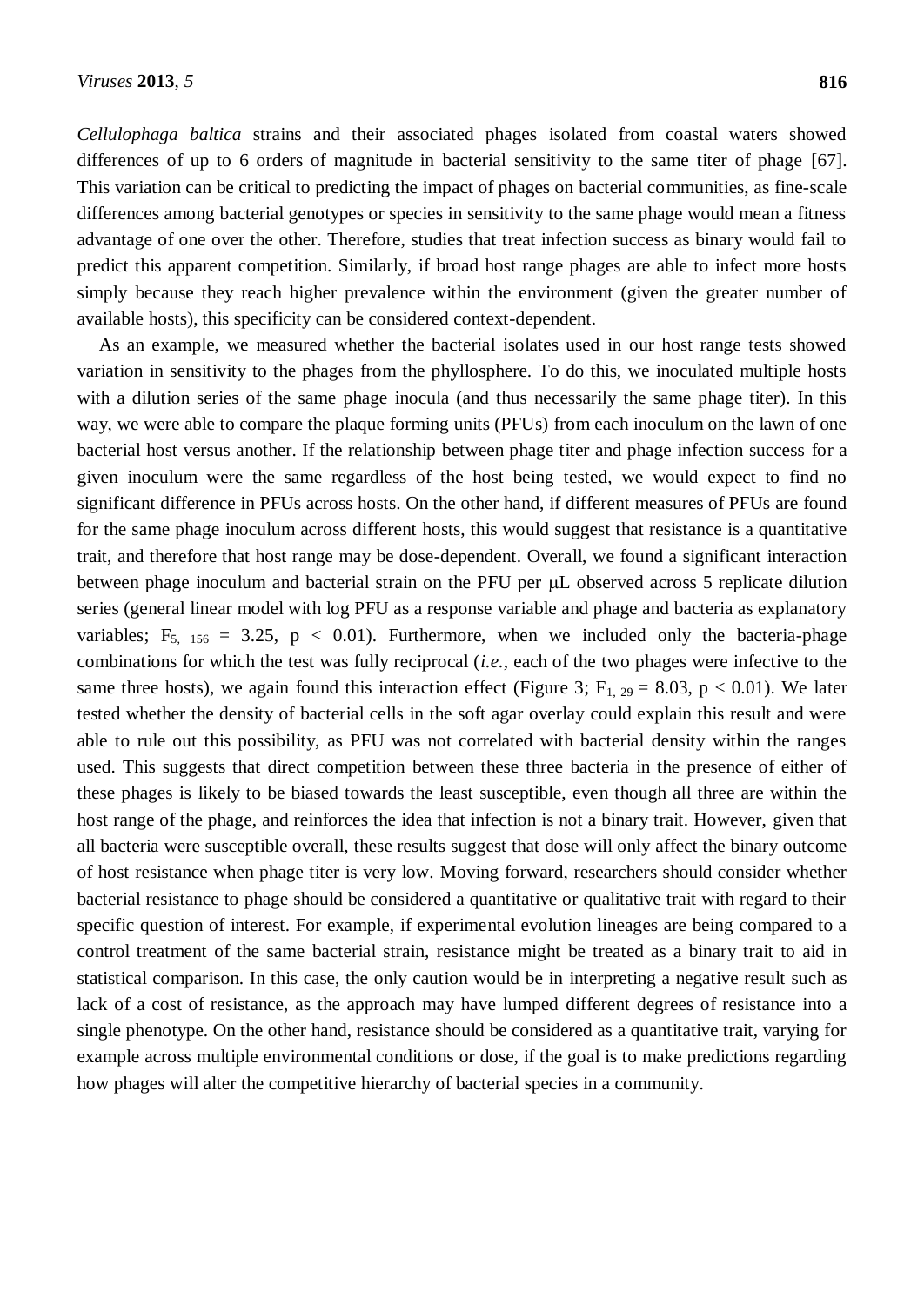Figure 2. Neighbor-joining tree showing the phylogenetic relationships among bacteria used in this study and their susceptibility to bacteriophages from the phyllosphere (black) or from sewage (blue). Trees are based on 16S rRNA gene sequences (∼800 bp). Bacterial isolates in red have been classified previously to the pathovar level. Phages 4a and 102b had identical host ranges, despite being isolated from separate leaves, and their profiles have thus been collapsed into one.

|                                  | <b>Phyllospheric Phages</b> |              |              |                                                                                                     |              |              |              |              |              |              |              | <b>Sewage Phages</b> |   |                              |                |              |              |              |              |              |              |              |
|----------------------------------|-----------------------------|--------------|--------------|-----------------------------------------------------------------------------------------------------|--------------|--------------|--------------|--------------|--------------|--------------|--------------|----------------------|---|------------------------------|----------------|--------------|--------------|--------------|--------------|--------------|--------------|--------------|
|                                  |                             |              |              | 15b 29b 17a 4a/102b 4b 12b 10b 18c 123a 18a 16a 115a 123b M5.1 SNK FRS SHL WLS WILS NOI REC VCM QAC |              |              |              |              |              |              |              |                      |   |                              |                |              |              |              |              |              |              |              |
| 803d P.syringae pv tomato        |                             | $\mathbf{o}$ | $\mathbf{o}$ |                                                                                                     |              |              |              |              |              |              |              |                      |   | $\Omega$                     |                |              |              |              |              |              |              |              |
| 1309a P.syringae pv. tomato      |                             |              | $\mathbf{o}$ |                                                                                                     | $\mathbf{o}$ |              |              |              |              |              |              |                      |   | $\bf{o}$<br>$\Omega$         | $\Omega$       | $\mathbf{o}$ | $\Omega$     | $\Omega$     | $\Omega$     | $\Omega$     | $\bf{o}$     |              |
| 810a P.syringae pv. avallanae    |                             | $\mathbf{o}$ | $\mathbf{o}$ |                                                                                                     |              |              |              |              |              |              |              |                      |   | $\overline{0}$               | $\Omega$       |              | $\mathbf{o}$ | $\mathbf{o}$ |              |              |              |              |
| 811a P.syringae pv. avallanae    |                             | $\mathbf{o}$ |              |                                                                                                     |              |              |              |              |              |              |              |                      |   | $\mathbf{o}$<br>$\mathbf{o}$ | $\mathbf{o}$   | $\mathbf{o}$ | $\mathbf{o}$ | $\mathbf{o}$ | $\mathbf{o}$ |              |              |              |
| 683b P.syringae pv. syringae     | 0                           | $\mathbf{o}$ |              | O                                                                                                   |              | o            | $\mathbf{o}$ |              |              |              |              |                      |   |                              | $\overline{0}$ | $\mathbf 0$  |              |              | $\mathbf 0$  | $\bf{o}$     |              | $\mathbf{o}$ |
| 5a P.syringae pv. syringae       |                             | o            | $\mathbf{o}$ |                                                                                                     |              |              |              |              |              |              |              |                      |   | $\Omega$<br>$\mathbf{o}$     | $\Omega$       | $\mathbf{o}$ | $\Omega$     | $\mathbf{o}$ |              | $\Omega$     | $\bf{o}$     | $\bf{o}$     |
| 106 P.syringae sp.               | 0                           | $\circ$      |              | $\mathbf{o}$                                                                                        | $\mathbf{o}$ |              |              |              |              |              |              |                      |   |                              |                |              |              |              |              |              |              |              |
| 1104c P.syringae pv. aesculi     | $\mathbf{o}$                | $\mathbf{o}$ |              |                                                                                                     |              |              |              |              |              |              |              |                      |   | $\mathbf{o}$                 |                |              | $\Omega$     | $\mathbf{o}$ |              |              |              |              |
| 419a P.syringae pv. tabaci       | $\mathbf{o}$                | $\mathbf{o}$ |              |                                                                                                     |              |              |              |              |              |              |              |                      |   |                              |                |              |              | $\Omega$     | $\Omega$     | $\mathbf{o}$ |              |              |
| 684b P.syringae pv. phaseolica o |                             | $\mathbf{o}$ |              |                                                                                                     |              |              |              |              | $\mathbf{o}$ |              | $\mathbf{o}$ |                      |   | $\mathbf{o}$                 |                |              |              |              |              |              |              |              |
| 800a P.syringae pv. phaseolica o |                             | $\circ$      |              |                                                                                                     |              |              |              |              |              |              |              |                      |   |                              |                |              |              |              | $\mathbf{o}$ |              |              |              |
| 801b P.syringae pv. glycinea     |                             |              |              |                                                                                                     |              |              |              |              |              |              |              |                      |   | $\mathbf{o}$                 | $\Omega$       |              | $\mathbf{o}$ | $\mathbf{o}$ |              |              |              |              |
| 4 Pseudomonas sp.                |                             |              |              | $\mathbf{o}$                                                                                        | O            |              |              |              | ິ            | $\mathbf{o}$ |              |                      |   |                              |                |              |              |              |              |              |              |              |
| 5 Pseudomonas sp.                |                             |              |              | $\mathbf{o}$                                                                                        | ິ            | Λ            | $\mathbf o$  | $\mathbf{o}$ |              |              |              |                      |   |                              |                |              |              |              |              |              |              |              |
| 28 Pseudomonas sp.               |                             |              |              | $\mathbf{o}$                                                                                        | o            | o            | $\mathbf{o}$ |              |              |              |              |                      |   | $\mathbf 0$                  |                |              |              |              |              |              |              |              |
| 803a P.syringae pv. tomato       |                             |              | $\mathbf{o}$ | O                                                                                                   | $\Omega$     | $\mathbf{o}$ |              |              |              |              |              |                      |   | $\bf o$                      |                |              |              |              |              |              |              |              |
| 6d P.syringae pv. tomato         |                             |              |              |                                                                                                     |              |              |              |              |              |              |              |                      |   | $\bf o$<br>$\Omega$          | $\Omega$       | $\mathbf 0$  | $\Omega$     | $\Omega$     |              | $\mathbf{o}$ | $\bf{o}$     |              |
| 898b P.syringae pv. maculicola o |                             | $\mathbf{o}$ |              | $\mathbf{o}$                                                                                        |              | $\mathbf{o}$ |              |              |              |              |              |                      |   | $\mathbf{o}$                 |                | $\mathbf{o}$ |              |              | $\bf{o}$     | $\mathbf{o}$ |              |              |
| 1310 P.syringae pv. tomato       |                             |              |              |                                                                                                     |              |              |              |              |              |              |              |                      |   | $\bf o$<br>O                 | $\Omega$       | $\mathbf{o}$ | $\Omega$     | $\mathbf{o}$ | $\mathbf{o}$ | $\mathbf{o}$ | $\mathbf{o}$ |              |
| 11 Pseudomonas sp.               |                             |              |              | $\mathbf{o}$                                                                                        |              |              |              |              | $\mathbf{o}$ |              |              |                      |   | $\mathbf 0$                  |                |              |              |              |              |              |              |              |
| 802a P.syringae pv. glycinea     |                             |              | $\mathbf{o}$ |                                                                                                     |              |              |              |              |              |              |              |                      |   | $\mathbf{o}$                 |                |              |              |              |              |              |              |              |
| 854a P.syringae pv. aptata       | $\mathbf{o}$                |              |              |                                                                                                     |              |              |              |              |              |              |              |                      |   |                              |                |              |              |              |              |              |              |              |
| 17 Erwinia sp.                   |                             |              |              |                                                                                                     |              |              |              |              |              |              |              |                      | o |                              |                |              |              |              |              |              |              |              |
| 18 Erwinia billingiae            | $\mathbf{o}$                |              | $\mathbf{o}$ |                                                                                                     |              |              |              |              |              |              |              |                      |   |                              |                |              |              |              |              |              |              |              |
|                                  |                             |              |              |                                                                                                     |              |              |              |              | $\mathbf{o}$ |              |              |                      | o |                              |                |              |              |              |              |              |              |              |
| 16 Erwinia billingiae            |                             |              |              |                                                                                                     |              |              |              |              |              | o            |              |                      |   |                              |                |              |              |              |              |              |              |              |
| 15 Erwinia billingiae            | $\mathbf{o}$                |              | $\mathbf{o}$ |                                                                                                     |              |              |              |              |              |              |              |                      |   |                              |                |              |              |              |              |              |              |              |
| 2 Erwinia billingiae             | $\mathbf{o}$                |              | $\mathbf{o}$ |                                                                                                     |              |              |              |              | $\mathbf o$  | $\mathbf o$  | $\mathbf{o}$ |                      |   |                              |                |              |              |              |              |              |              |              |
| 36 Erwinia billingiae            | $\mathbf{o}$                |              | $\mathbf o$  |                                                                                                     |              |              |              |              |              | $\mathbf{o}$ |              |                      |   |                              |                |              |              |              |              |              |              |              |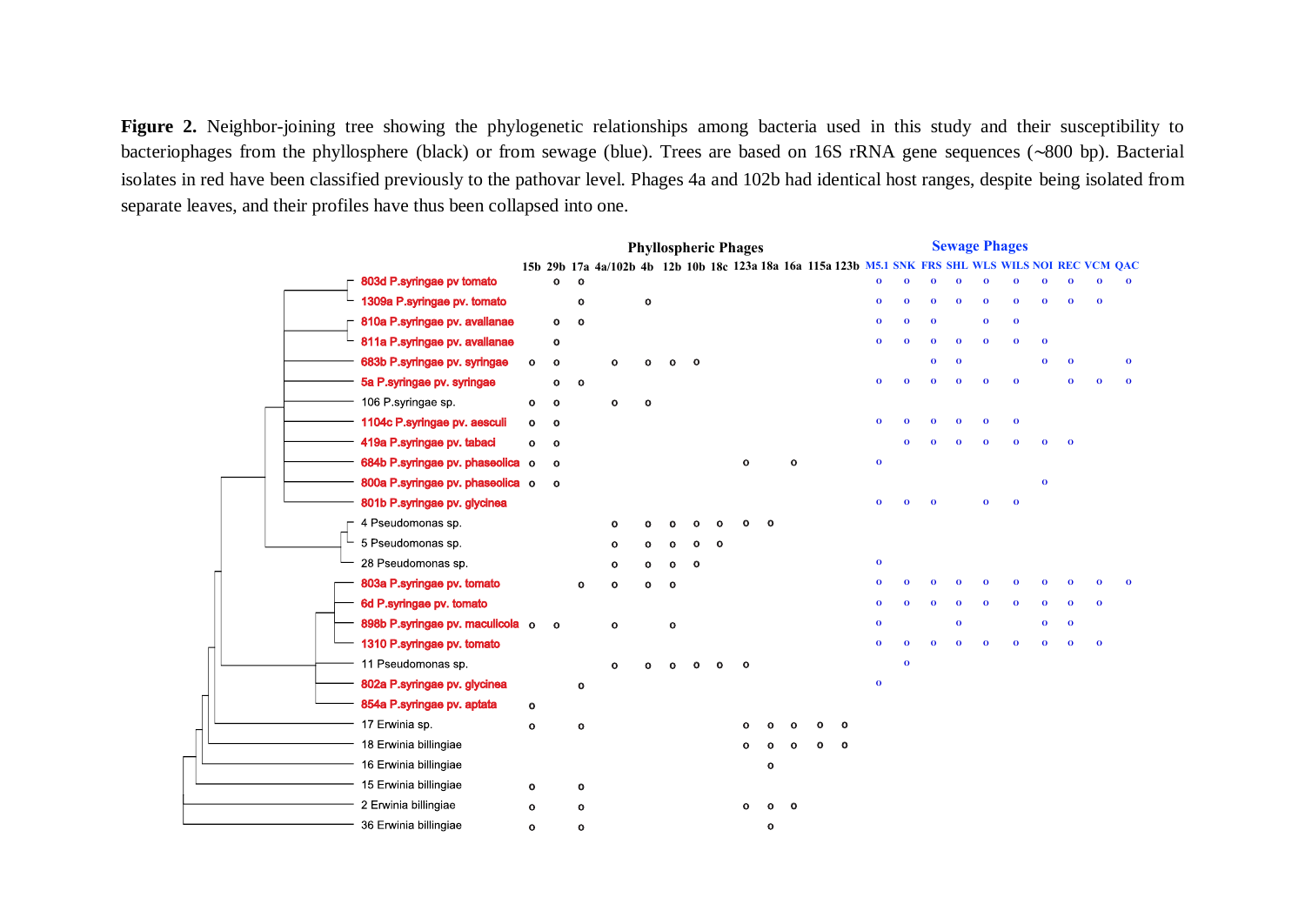**Figure 3.** Results of the reciprocal cross-inoculation where the same phage inoculum was spotted in a dilution series onto lawns of each of three different *Erwinia sp.* bacterial isolates. The number of plaque forming units (PFUs) per microliter of inocula was measured for each cross, and the means across five replicates are shown on the Y-axis. Variation in PFU within a given inocula (*i.e.*, among the blue bars or among the yellow bars) represents variation in phage success across bacterial hosts. Note that the important comparison is within-phage variation, as between-phage variation reflects absolute differences in phage titer.



#### **3. Conclusions**

We set out to highlight the importance of understanding phage host range as a key factor in predicting (i) how phages shape microbial communities, (ii) when genes encoding virulence and toxins might be transferred among bacterial species, and (iii) the potential success of phages as therapeutic agents against bacterial pathogens. Recent advances in experimental evolution techniques and comparative genomics have given us important new insight, including that phage host range can be altered by single mutations [44], but is often the result of complex epistatic interactions among mutations [45], and that selection can lead to increased host range [42], but that this increase often carries a significant fitness cost [36,38,77]. Studies of the host ranges of natural phages have demonstrated a high variability of specificity, ranging from phages with extremely narrow ranges of hosts within a single species to those that can infect bacteria across genera. A key new insight comes from comparison across studies and systems, and suggests that bacteria-phage networks tend to be statistically nested [18,70]. However, our understanding of these networks remains limited, as very few whole community analyses have been completed and, importantly, estimates of phage host range are only as good as the reference panel against which they've been tested. Furthermore, phage infection is rarely if ever a binary trait, and therefore studies that measure infectivity at a single dose, and/or under a single environmental treatment, are likely to miss key aspects of phage specificity. Moving forward, data from natural populations in which the community of both bacteria and phages can be properly represented and tested in a way that captures variation in infection success beyond a simple "yes/no", will help elucidate the complex networks of interactions between phages and their bacterial host.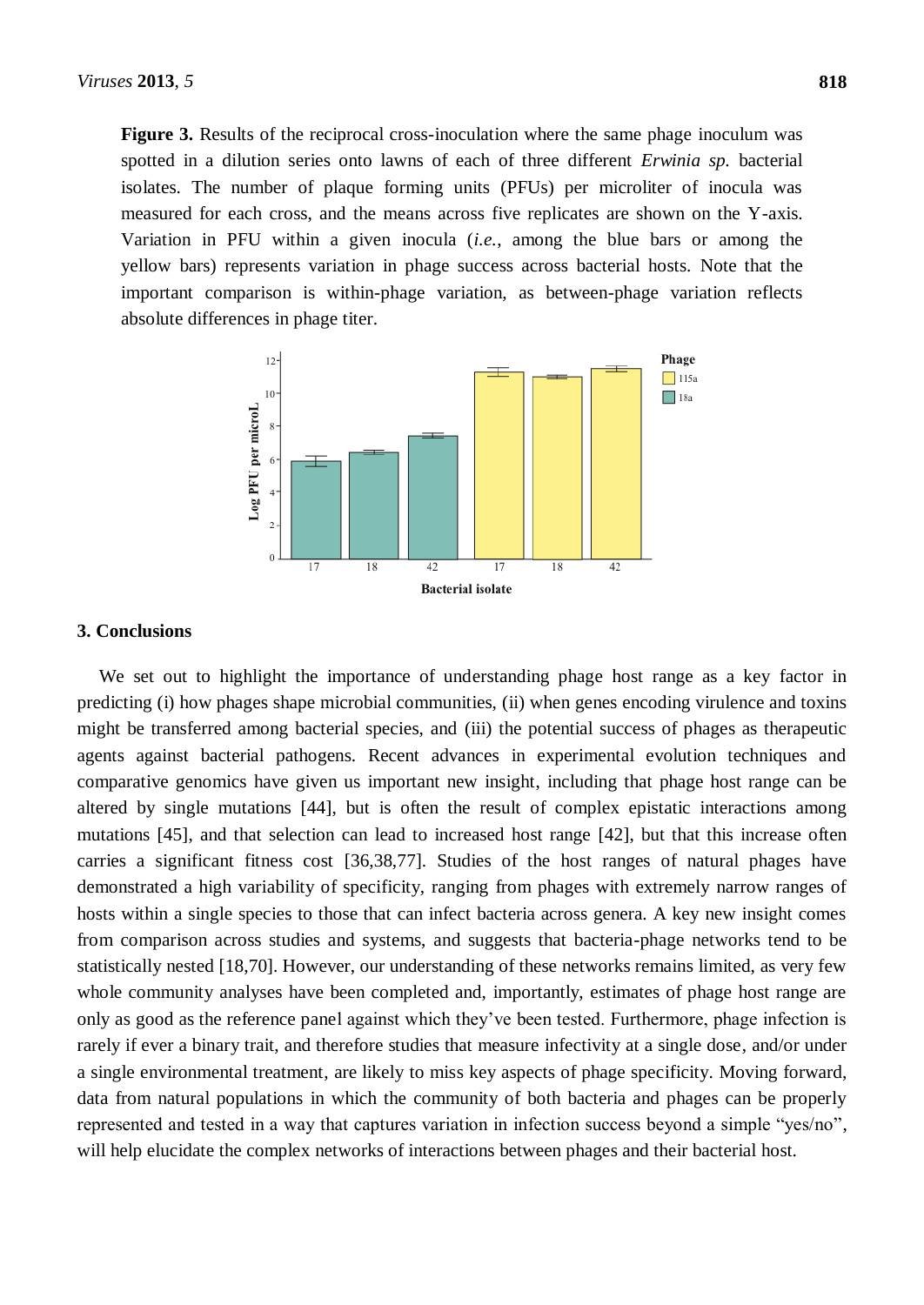## **Acknowledgments**

We would like to thank Timothée Poisot for help in examining the network structure of our bacteria-phage interaction and three anonymous reviewers for providing valuable feedback on earlier versions of the paper.

#### **Conflict of Interest**

The authors declare no conflict of interest.

## **References and Notes**

- 1. Gómez, P.; Buckling, A. Bacteria-phage antagonistic coevolution in soil. *Science* **2011**, *332*, 106–109.
- 2. Griffiths, R.I.; Thomson, B.C.; James, P.; Bell, T.; Bailey, M.; Whiteley, A.S. The bacterial biogeography of British soils. *Environ. Microb.* **2011**, *13*, 1642–1654.
- 3. Koskella, B.; Thompson, J.N.; Preston, G.M.; Buckling, A. Local biotic environment shapes the spatial scale of bacteriophage adaptation to bacteria. *Am. Nat.* **2011**, *177*, 440–451.
- 4. Lindow, S.E.; Brandl, M.T. Microbiology of the Phyllosphere. *Appl. Environ. Microbiol.* **2003**, *69*, 1875–1883.
- 5. Marston, M.F.; Pierciey, F.J.; Shepard, A.; Gearin, G.; Qi, J.; Yandava, C.; Schuster, S.C.; Henn, M.R.; Martiny, J.B.H. Rapid diversification of coevolving marine Synechococcus and a virus. *PNAS* **2012**, *109*, 4544–4549
- 6. Pommier, T.; Douzery, E.J.P.; Mouillot, D. Environment drives high phylogenetic turnover among oceanic bacterial communities. *Biol. Lett.* **2012**, *8*, 562–566.
- 7. Smillie, C.S.; Smith, M.B.; Friedman, J.; Cordero, O.X.; David, L.A.; Alm, E.J. Ecology drives a global network of gene exchange connecting the human microbiome. *Nature* **2011**, *480*, 241–244.
- 8. Hooper, L.V.; Littman, D.R.; Macpherson, A.J. Interactions Between the Microbiota and the Immune System. *Science* **2012**, *336*, 1268–1273.
- 9. De Wit, R.; Bouvier, T. "Everything is everywhere, but, the environment selects"; what did Baas Becking and Beijerinck really say? *Environ. Microb.* **2006**, *8*, 755–758.
- 10. O'Malley, M.A. "Everything is everywhere: but the environment selects": Ubiquitous distribution and ecological determinism in microbial biogeography. *Stud. Hist. Phil. Biol. Biomed. Sci.* **2008**, *39*, 314–325.
- 11. Lin, W.; Wang, Y.; Li, B.; Pan, Y. A biogeographic distribution of magnetotactic bacteria influenced by salinity. *ISME J.* **2011**, *6*, 475–479.
- 12. Chu, H.; Fierer, N.; Lauber, C.L.; Caporaso, J.G.; Knight, R.; Grogan, P. Soil bacterial diversity in the Arctic is not fundamentally different from that found in other biomes. *Environ. Microb.* **2010**, *12*, 2998–3006.
- 13. Buckling, A.; Rainey, P.B. The role of parasites in sympatric and allopatric host diversification. *Nature* **2002**, *420*, 496–499.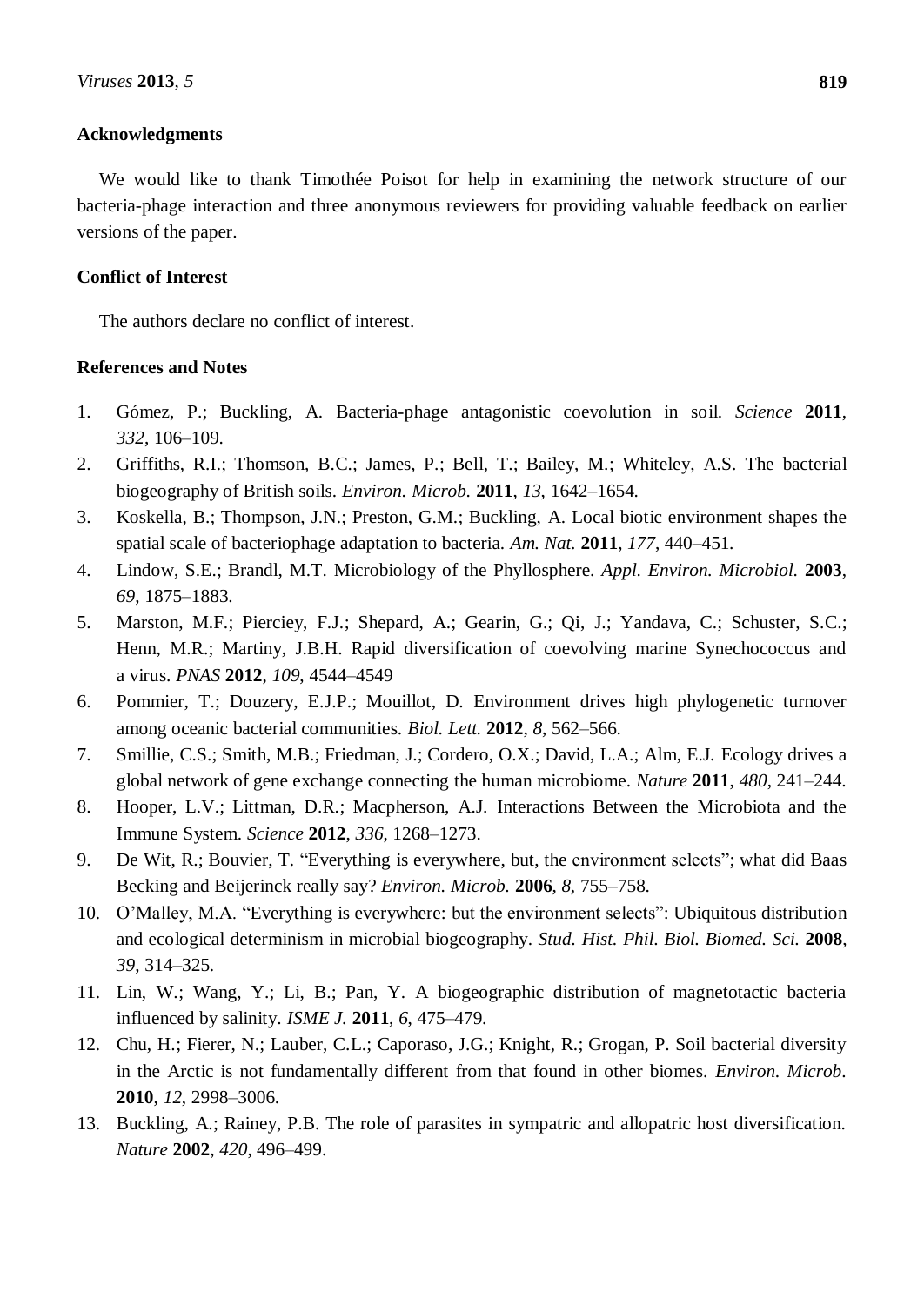- 14. Childs, L.M.; Held, N.L.; Young, M.J.; Whitaker, R.J.; Weitz, J.S. Multiscale model of CRISPR-induced coevolutionary dynamics: Diversification at the interface of Larmarck and Darwin. *Evolution* **2012**, *66*, 2015–2029.
- 15. Suttle, C.A. Viruses in the sea. *Nature* **2005**, *437*, 356–361.
- 16. Rodriguez-Valera, F.; Martin-Cuadrado, A.-B.; Rodriguez-Brito, B.; Pasic, L.; Thingstad, T.F.; Rohwer, F.; Mira, A. Explaining microbial population genomics through phage predation. *Nat. Rev. Micro.* **2009**, *7*, 828–836.
- 17. Clokie, M.R.J.; Millard, A.D.; Letarov, A.V.; Heaphy, S. Phages in nature. *Bacteriophage* **2011**, *1*, 31–45.
- 18. Flores, C.O.; Meyer, J.R.; Valverde, S.; Farr, L.; Weitz, J.S. Statistical structure of host–phage interactions. *PNAS.* **2011**, *108*, 288–297
- 19. Frisch, A.W.; Levine, P. Specificity of the Multiplication of Bacteriophage. *J. Immunol.* **1936**, *30*, 89–108.
- 20. Fierer, N.; Lennon, J.T. The generation and maintenance of diversity in microbial communities. *Am. J. Bot.* **2011**, *98*, 439–448.
- 21. Hyman, P.; Abedon, S.T. Bacteriophage host range and bacterial resistance. *Adv. Appl. Microbiol.* **2010**, *70*, 217–248.
- 22. Duplessis, M.; Moineau, S. Identification of a genetic determinant responsible for host specificity in Streptococcus thermophilus bacteriophages. *Mol. Microbiol.* **2001**, *41*, 325–336.
- 23. Miklič, A.; Rogelj, I. Characterization of lactococcal bacteriophages isolated from Slovenian dairies. *Int. J. Food Sci. Tech.* **2003**, *38*, 305–311.
- 24. Vos, M.; Birkett, P.J.; Birch, E.; Griffiths, R.I.; Buckling, A. Local adaptation of bacteriophages to their bacterial hosts in soil. *Science* **2009**, *325*, 833.
- 25. Hall, A.R.; Scanlan, P.D.; Morgan, A.D.; Buckling, A. Host–parasite coevolutionary arms races give way to fluctuating selection. *Ecol. Lett.* **2011**, *14*, 635–642.
- 26. Riede, I.; Degen, M.; Henning, U. The receptor specificity of bacteriophages can be determined by a tail fiber modifying protein. *EMBO J.* **1985**, *4*, 2343.
- 27. Rakhuba, D.; Kolomiets, E.; Szwajcer Dey, E.; Novik, G. Bacteriophage receptors, mechanisms of phage adsorption and penetration into host cell. *Pol. J. Microbiol.* **2010**, *59*, 145–155.
- 28. Chatterjee, S.; Rothenberg, E. Interaction of Bacteriophage l with Its E. coli Receptor, LamB. *Viruses* **2012**, *4*, 3162–3178.
- 29. Mahony, J.; van Sinderen, D., Structural Aspects of the Interaction of Dairy Phages with Their Host Bacteria. *Viruses* **2012**, *4*, 1410–1424.
- 30. Richter, C.; Chang, J.T.; Fineran, P.C. Function and Regulation of Clustered Regularly Interspaced Short Palindromic Repeats (CRISPR)/CRISPR Associated (Cas) Systems. *Viruses* **2012**, *4*, 2291–2311.
- 31. de Vos, W.M.; Underwood, H.M.; Lyndon Davies, F. Plasmid encoded bacteriophage resistance in Streptococcus cremoris SK11. *FEMS Microbiol. Lett.* **1984**, *23*, 175–178.
- 32. Deng, Y.-M.; Harvey, M.L.; Liu, C.-Q.; Dunn, N.W. A novel plasmid-encoded phage abortive infection system from Lactococcus lactis biovar. diacetylactis. *FEMS Microbiol. Lett.* **1997**, *146*, 149–154.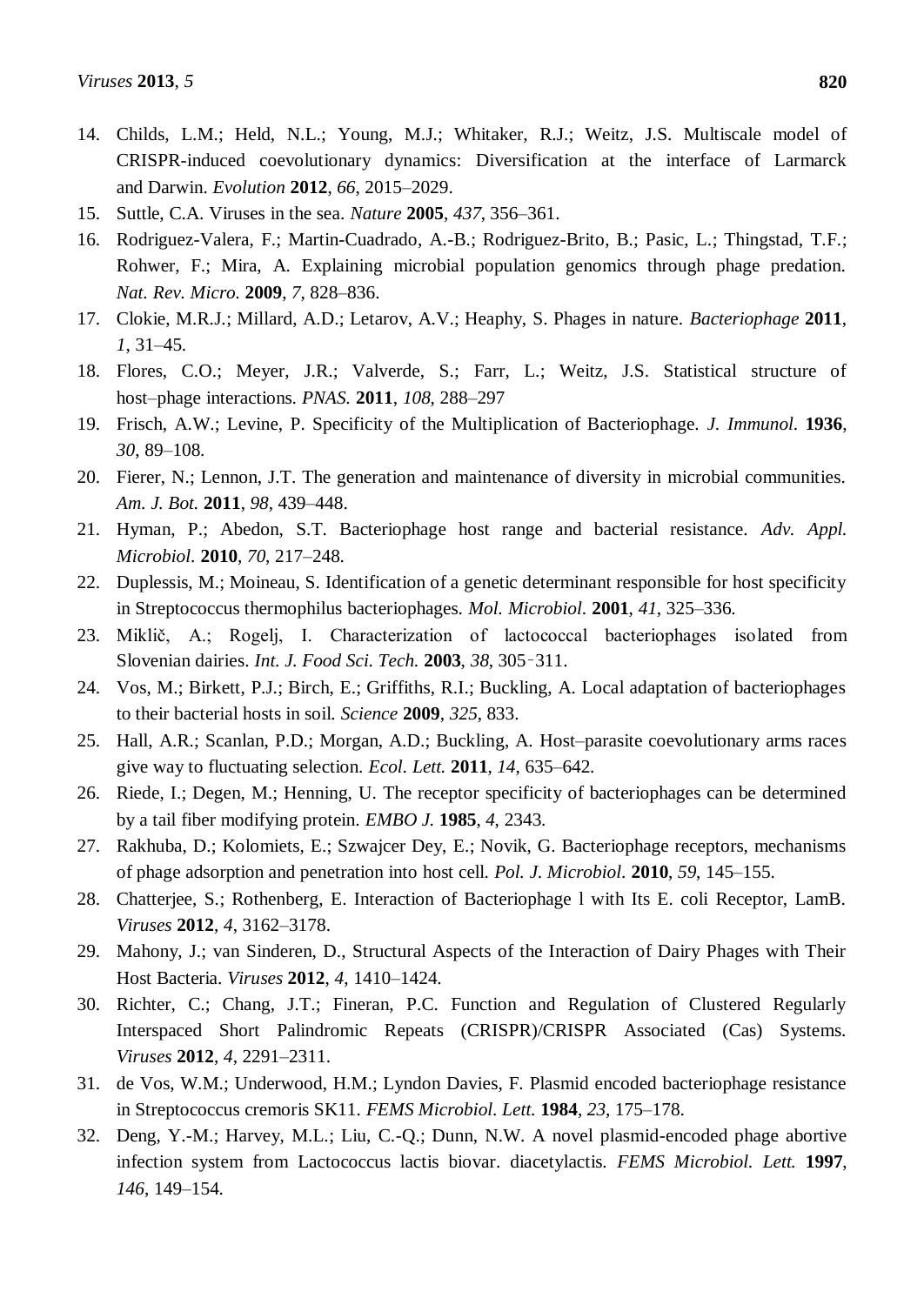- 33. Antonovics, J.; Boots, M.; Ebert, D.; Koskella, B.; Poss, M.; Sadd, B.M. The origins of specificity by means of natural selection: Evolved and nonhost resistance in host-pathogen interactions. *Evolution* **2012**, *6*, 1–9.
- 34. Straub, C.S.; Ives, A.R.; Gratton, C. Evidence for a trade-off between host-range breadth and host-use efficiency in aphid parasitoids. *Am. Nat.* **2011**, *177*, 389–395.
- 35. Poullain, V.; Gandon, S.; Brockhurst, M.A.; Buckling, A.; Hochberg, M.E. The evolution of specificity in evolving and coevolving antagonistic interactions between a bacteria and its phage. *Evolution* **2008**, *62*, 1–11.
- 36. Duffy, S.; Turner, P.E.; Burch, C.L. Pleiotropic costs of niche expansion in the RNA bacteriophage Φ6. *Genetics* **2006**, *172*, 751–757.
- 37. Avrani, S.; Schwartz, D.A.; Lindell, D. Virus-host swinging party in the oceans: Incorporating biological complexity into paradigms of antagonistic coexistence. *Mob. Gen. Elem.* **2012**, *2*, 88–95.
- 38. Koskella, B.; Lin, D.M.; Buckling, A.; Thompson, J.N. The costs of evolving resistance in heterogeneous parasite environments. *Proc. R. So. B: Biol. Sci.* **2012**, *279*, 1896–1903.
- 39. Gaba, S.; Ebert, D. Time-shift experiments as a tool to study antagonistic coevolution. *TREE* **2009**, *24*, 226–232.
- 40. Hall, A.R.; Scanlan, P.D.; Buckling, A. Bacteria—Phage Coevolution and the Emergence of Generalist Pathogens. *Am. Nat.* **2011**, *177*, 44–53.
- 41. Buckling, A.; Rainey, P.B. Antagonistic coevolution between a bacterium and a bacteriophage. *Proc. R. So. B: Biol. Sci.* **2002**, *269*, 931–936.
- 42. Bono, L.M.; Gensel, C.L.; Pfennig, D.W.; Burch, C.L. Competition and the origins of novelty: Experimental evolution of niche-width expansion in a virus. *Biol. Let.* **2013**, *9*.
- 43. Dennehy, J.J.; Friedenberg, N.A.; Holt, R.D.; Turner, P.E. Viral ecology and the maintenance of novel host use. *Am. Nat.* **2006**, *167*, 429–439.
- 44. Duffy, S.; Burch, C.L.; Turner, P.E. Evolution of host specificity drives reproductive isolation among RNA viruses. *Evolution* **2007**, *61*, 2614–2622.
- 45. Scanlan, P.D.; Hall, A.R.; Lopez-Pascua, L.D.C.; Buckling, A. Genetic basis of infectivity evolution in a bacteriophage. *Molec. Ecol.* **2011**, *20*, 981–989.
- 46. Meyer, J.R.; Dobias, D.T.; Weitz, J.S.; Barrick, J.E.; Quick, R.T.; Lenski, R.E. Repeatability and contingency in the evolution of a key innovation in phage lambda. *Science* **2012**, *335*, 428–432.
- 47. Held, N., Whitaker, R.J. Viral biogeography revealed by signatures in *Sulfolobus islandicus* genomes. *Environ. Microb.* **2009**, *11*, 457–466.
- 48. Kunin, V.; He, S.; Warnecke, F.; Peterson, S.B.; Garcia Martin, H.; Haynes, M.; Ivanova, N.; Blackall, L.L.; Breitbart, M.; Rohwer, F.; *et al.* A bacterial metapopulation adapts locally to phage predation despite global dispersal. *Gen. Res.* **2008**, *18*, 293–297.
- 49. Fuhrman, J.A.; Schwalbach, M. Viral Influence on Aquatic Bacterial Communities. *Biol. Bull.* **2003**, *204*, 192–195.
- 50. Rodriguez-Brito, B.; Li, L.; Wegley, L.; Furlan, M.; Angly, F.; Breitbart, M.; Buchanan, J.; Desnues, C.; Dinsdale, E.; Edwards, R.; *et al.* Viral and microbial community dynamics in four aquatic environments. *ISME J.* **2010**, *4*, 739–751.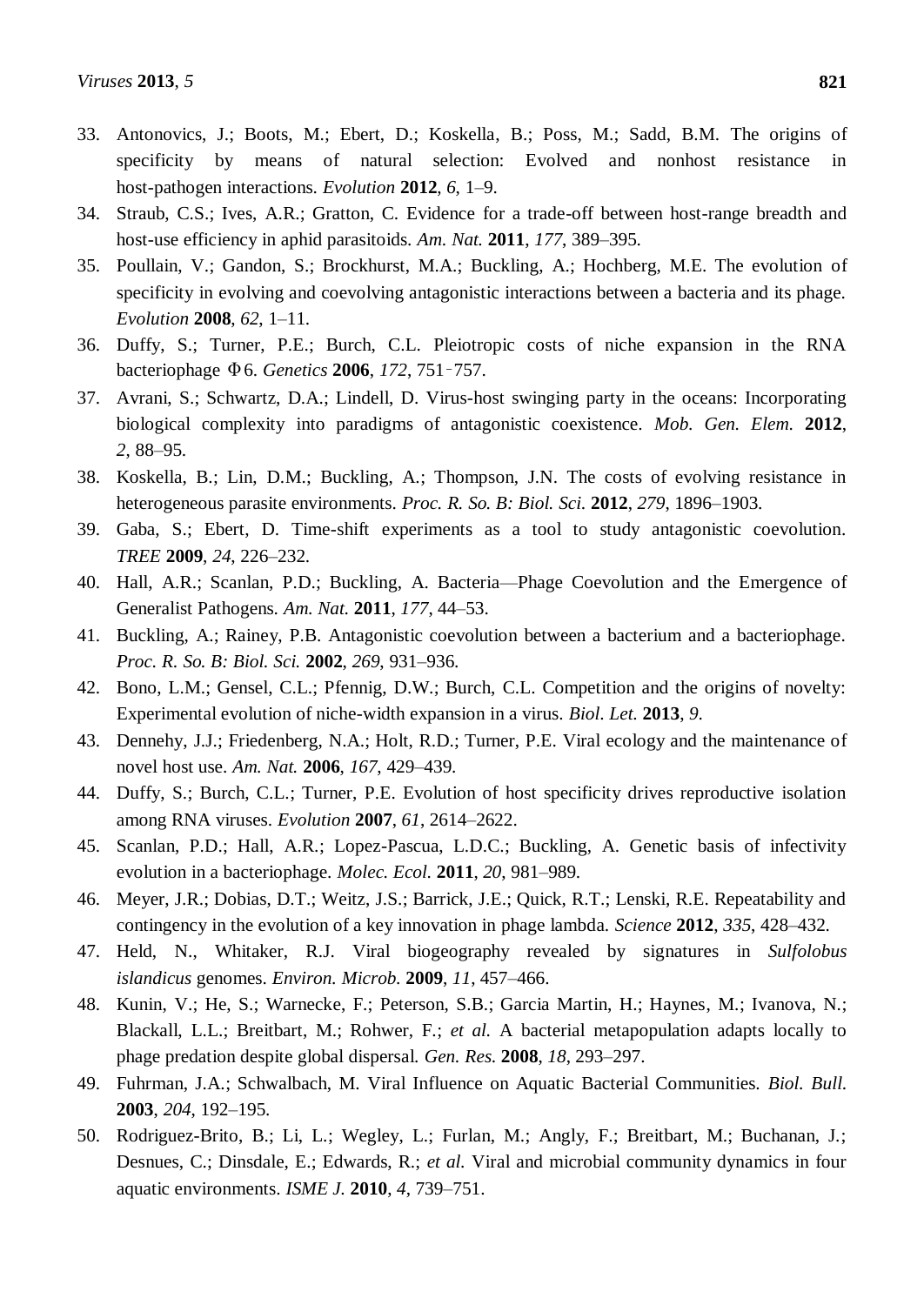- 51. Shapiro, O.H.; Kushmaro, A.; Brenner, A. Bacteriophage predation regulates microbial abundance and diversity in a full-scale bioreactor treating industrial wastewater. *ISME J.* **2010**, *4*, 327–36.
- 52. Waterbury, J.B.; Valois, F.W. Resistance to co-occurring phages enables marine Synechococcus communities to coexist with cyanophages abundant in seawater. *Appl. Environ. Microb.* **1993**, *59*, 3393.
- 53. Yu, X.; Lund, S.P.; Scott, R.A.; Greenwald, J.W.; Records, A.H.; Nettleton, D.; Lindow, S.E.; Gross, D.C.; Beattie, G.A. Transcriptional responses of Pseudomonas syringae to growth in epiphytic versus apoplastic leaf sites. *PNAS.* **2013**, *110*, 425–434
- 54. Fineran, P.C.; Petty, N.K.; Salmond, G.P.C. Transduction: Host DNA Transfer by Bacteriophages. In *The Encyclopedia of Microbiology*; Schaechter, M., Ed.; Elsevier, 2009.
- 55. Chen, J.; Novick, R.P. Phage-mediated intergeneric transfer of toxin genes. *Science* **2009**, *323*, 139–141.
- 56. Mazaheri Nezhad Fard, R.; Barton, M.; Heuzenroeder, M. Bacteriophage mediated transduction of antibiotic resistance in enterococci. *Lett. Appl. Microb.* **2011**, *52*, 559–564.
- 57. Beumer, A.; Robinson, J.B. A Broad-Host-Range, Generalized Transducing Phage (SN-T) Acquires 16S rRNA Genes from Different Genera of Bacteria. *Appl. Environ. Microb.* **2005**, *71*, 8301–8304.
- 58. Loc-Carrillo, C.; Abedon, S.T. Pros and cons of phage therapy. *Bacteriophage* **2011**, *1*, 111–114.
- 59. Vongkamjan, K.; Switt, A.M.; den Bakker, H.C.; Fortes, E.D.; Wiedmann, M. Silage Collected from Dairy Farms Harbors an Abundance of Listeriaphages with Considerable Host Range and Genome Size Diversity. *Appl. Environ. Microb.* **2012**, *78*, 8666–8675.
- 60. Flores, C.O.; Meyer, J.R.; Valverde, S.; Farr, L.; Weitz, J.S. Statistical structure of host–phage interactions. *PNAS.* **2011**, *108*, 288–297.
- 61. Campbell, J.I.A.; Albrechtsen, M.; Sørensen, J. Large Pseudomonas phages isolated from barley rhizosphere. *FEMS Microb. Ecol.* **1995**, *18*, 63–74.
- 62. Jensen, E.C.; Schrader, H.S.; Rieland, B.; Thompson, T.L.; Lee, K.W.; Nickerson, K.W.; Kokjohn, T.A. Prevalence of Broad-Host-Range Lytic Bacteriophages of Sphaerotilus natans, Escherichia coli, andPseudomonas aeruginosa. *Appl. Environ. Microb.* **1998**, *64*, 575–580.
- 63. Barrangou, R.; Yoon, S.-S.; Breidt, J.F.; Fleming, H.P.; Klaenhammer, T.R. Characterization of Six Leuconostoc fallax Bacteriophages Isolated from an Industrial Sauerkraut Fermentation. *Appl. Environ. Microb.* **2002**, *68*, 5452–5458.
- 64. Comeau, A.M.; Buenaventura, E.; Suttle, C.A. A Persistent, Productive, and Seasonally Dynamic Vibriophage Population within Pacific Oysters (Crassostrea gigas). *Appl. Environ. Microb.* **2005**, *71*, 5324–5331.
- 65. Seed, K.D.; Dennis, J.J. Isolation and characterization of bacteriophages of the Burkholderia cepacia complex. *FEMS Microb. Lett.* **2005**, *251*, 273–280.
- 66. McLaughlin, M.R.; Balaa, M.F.; Sims, J.; King, R. Isolation of Salmonella Bacteriophages from Swine Effluent Lagoons. Journal article number J-10632 of the Mississippi Agricultural and Forestry Experiment Station. *J. Environ. Qual.* **2006**, *35*, 522–528.